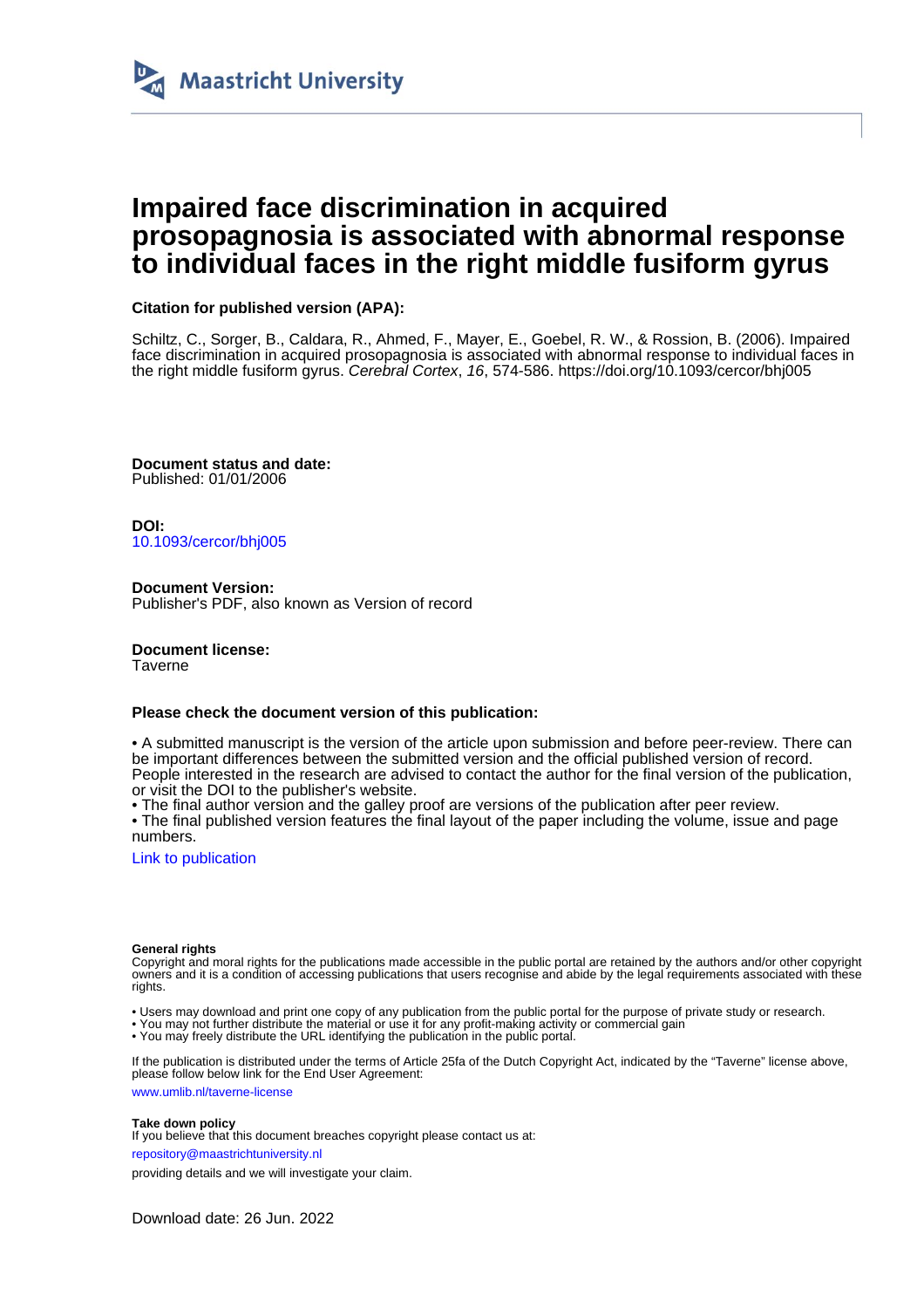# Impaired Face Discrimination in Acquired Prosopagnosia Is Associated with Abnormal Response to Individual Faces in the Right Middle Fusiform Gyrus

The middle fusiform gyrus (MFG) and the inferior occipital gyrus (IOG) are activated by both detection and identification of faces. Paradoxically, patients with acquired prosopagnosia following lesions to either of these regions in the right hemisphere cannot identify faces, but can still detect faces. Here we acquired functional magnetic resonance imaging (fMRI) data during face processing in a patient presenting a specific deficit in individual face recognition, following lesions encompassing the right IOG. Using an adaptation paradigm we show that the fMRI signal in the rMFG of the patient, while being larger in response to faces as compared to objects, does not differ between conditions presenting identical and distinct faces, in contrast to the larger response to distinct faces observed in controls. These results suggest that individual discrimination of faces critically depends on the integrity of both the rMFG and the rIOG, which may interact through re-entrant cortical connections in the normal brain.

Keywords: cognitive neuroscience, faces, fMRI, fusiform gyrus, prosopagnosia, vision

## Introduction

Humans are exceedingly efficient in discriminating faces, both at the category level ('It's a face') and at the individual level ('It's Peter') (Tanaka, 2001; Grill-Spector et al., 2004). In attempting to clarify the neuronal mechanisms underlying these complex discrimination abilities, neuroimaging studies have shown that the middle fusiform and inferior occipital gyri consistently yield significant activations when healthy adults view faces compared to other objects, with a right hemispheric dominance (e.g. Sergent et al., 1992; Kanwisher et al., 1997; Halgren et al., 1999; Gauthier et al., 2000; Rossion et al., 2000; see Haxby et al., 2000 for a review). Recent evidence suggests that these two regions of the ventral visual pathway, besides being involved in detecting the presence of a face, also play a role in discriminating individual faces (Gauthier et al., 2000; Eger et al., 2004; Grill-Spector et al., 2004; Rotshtein et al., 2005). However, the precise function(s) of these regions and the nature of their interaction with respect to face detection and discrimination remain(s) largely unresolved.

Given that the middle fusiform gyrus (rMFG) and the inferior occipital gyrus (rIOG) of the right hemisphere are activated by both face detection and individuation it is puzzling that brain damage can impair face identification while leaving face detection intact, as in most cases of prosopagnosia (e.g. Damasio et al., 1982; Gauthier et al., 1999). [These two functional regions, defined by a comparison of faces and non-face stimuli, are also referred to in the literature as the 'fusiform face area', or 'FFA' (Kanwisher et al., 1997) and the 'occipital face area, or OFA' (e.g. Gauthier et al., 2000). Even though this terminology is Christine Schiltz<sup>1</sup>, Bettina Sorger<sup>2</sup>, Roberto Caldara<sup>3</sup>, Fatima Ahmed<sup>1</sup>, Eugene Mayer<sup>4</sup>, Rainer Goebel<sup>2</sup> and Bruno Rossion<sup>1</sup>

<sup>1</sup>Department of Cognitive Development and Laboratory of Neurophysiology, University of Louvain, Belgium, 2 Department of Cognitive Neuroscience, Maastricht University, The Netherlands; F.C. Donders Centre for Cognitive Neuroimaging, Nijmegen, The Netherlands, <sup>3</sup>Department of Psychology, University of Glasgow, UK and <sup>4</sup>Department of Neurology, University Hospital Geneva, Switzerland

widely used, it is also somewhat misleading, as these regions do respond to other stimuli than faces and to a different level to distinct objects (e.g. Ishai et al., 2000; Grill-Spector et al., 2004).] Prosopagnosia is classically defined as the inability to recognize faces of conspecifics despite normal intellectual abilities and apparently normal recognition of other object categories (Bodamer, 1947; Farah, 1990; Sergent and Signoret, 1992; Gauthier et al., 1999; Clarke et al., 1997; Laeng and Caviness, 2001). The lesions causing acquired prosopagnosia can be limited to the right hemisphere (Landis et al., 1988; Sergent and Signoret, 1992; Uttner et al., 2002) and are usually found in ventral occipito-temporal cortex, involving both or either of the inferior occipital and fusiform gyri (Damasio et al., 1982; Sergent and Signoret, 1992; Barton et al., 2002).

Defining the critical roles of the rMFG and the rIOG during face processing would provide a substantial contribution towards resolving the apparent paradox between, on the one hand, neuroimaging data showing that these two visual areas are activated by both face detection and individuation and, on the other hand, neuropsychological reports of patients impaired in individual face discrimination but still able to process faces at the categorical level after brain damage.

To investigate the critical role(s) of the rMFG and the rIOG in face detection and individual recognition we acquired functional magnetic resonance imaging (fMRI) data in a single-case brain-damaged prosopagnosic patient, P.S., presenting a deficit restricted to the individual discrimination and recognition of faces (Rossion et al., 2003; Caldara et al., 2005). Importantly, the patient's face detection capacity is intact. Strikingly, her ability to perform within-category identification of stimuli from any object class other than faces is also in the normal range, even though she may show response biases in 'same/different' tasks and be slightly slowed down in visual discrimination tasks on nonface stimuli compared to normal controls (Rossion et al., 2003). Most importantly, at the anatomical level, her right hemisphere lesion encompasses the inferior occipital cortex but spares the mid-fusiform gyrus. This is of particular interest because the lesions underlying prosopagnosia are often more widely spread (e.g. Sergent and Signoret, 1992) and concern the right middle fusiform in a large number of cases (e.g. Barton et al., 2002). Moreover, these patients generally present associated deficits in object recognition (Damasio et al., 1982; Gauthier et al., 1999; Laeng and Caviness, 2001). Thus, measuring neural activation in P.S.'s intact brain areas is an exceptional means to study the functional neuro-anatomy of the observed dissociation between intact face detection and impaired individual discrimination restricted to faces.

To test the hypothesis that face-sensitive neurons in the rMFG of P.S. can no longer process facial identity while they are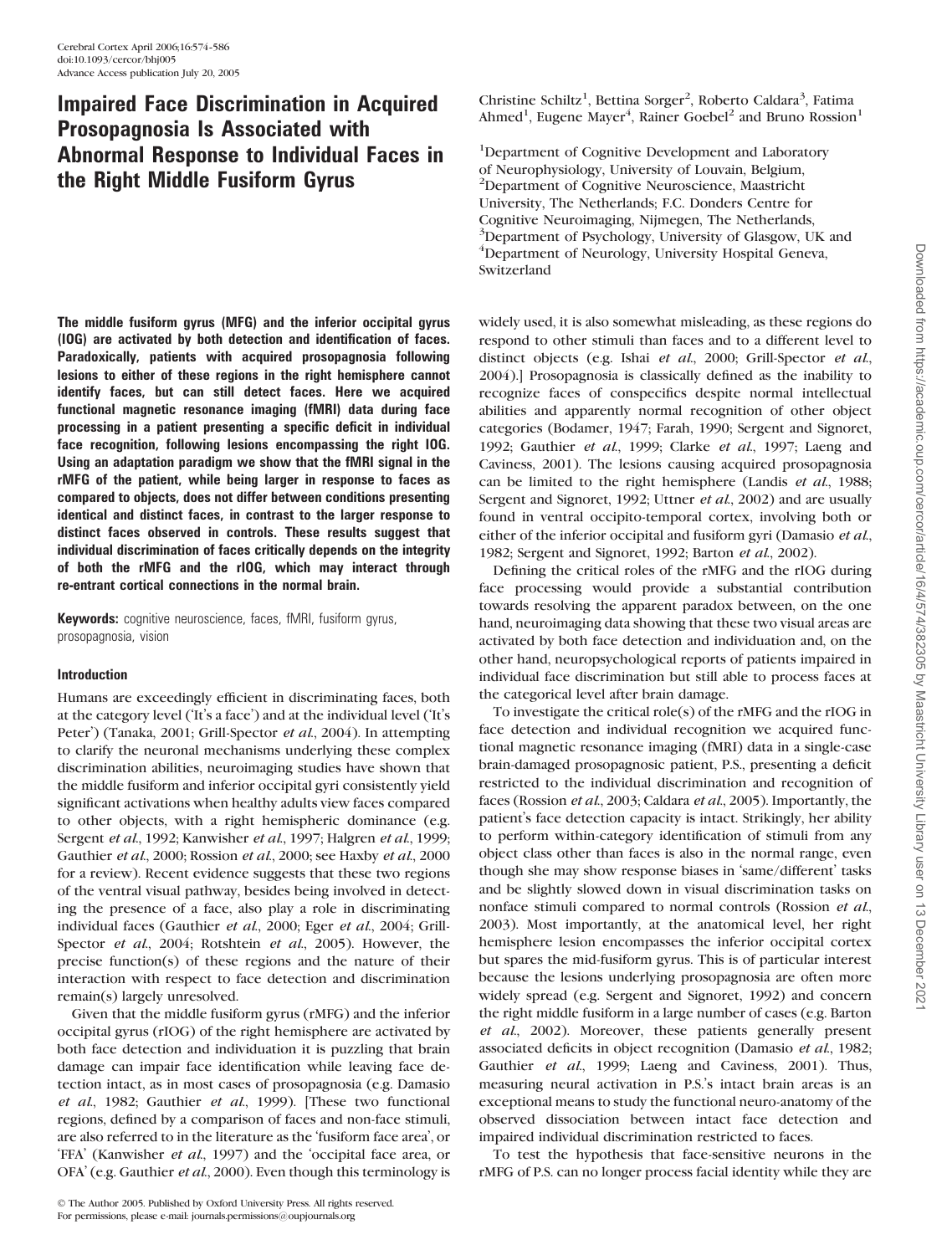still subserving face detection, we conducted two experiments using fMR adaptation (Grill-Spector et al., 1999; Kourtzi and Kanwisher, 2000; Grill-Spector and Malach, 2001; Henson, 2003) in P.S. and in a group of normal controls. Following the rationale of the adaptation paradigm, specifically the regions coding facial identity yield a larger blood oxygenation leveldependent (BOLD) signal in response to blocks or pairs of trials displaying different individual faces as compared to blocks or pairs of trials with identical faces (Gauthier et al., 2000; Henson et al., 2000; Grill-Spector and Malach, 2001; Eger et al., 2004; Winston et al., 2004; Rotshtein et al., 2005). The recovery from fMR adaptation to facial identity observed in a face-sensitive cortical area is taken as evidence that different facial identities are represented in this region by distinct neuronal response patterns (see Grill-Spector and Malach, 2001; Henson, 2003).

Here we observed a normal response to faces at the categorical level in P.S.'s right mid-fusiform gyrus but a failure of recovery from fMR adaptation to facial identity in the same region. This dissociation between two functions, namely intact face detection and impaired face discrimination in the same cortical area, the rMFG, is in line with the behavior of the prosopagnosic patient P.S. and suggests a lack of contrast between population responses for different face identities in this region. More generally, these findings suggest that the discrimination of individual faces depends critically on the integrity of the two ventral visual regions, which may interact functionally through re-entrant cortical connections.

#### Materials and Methods

#### Subjects

The prosopagnosic patient P.S. has been described in detail in Rossion et al. (2003; see also Caldara et al., 2005) and will only be briefly described here. P.S. was born in 1950 and sustained a closed head injury in 1992 which left her with extensive lesions of the left mid-ventral (mainly fusiform gyrus) and the right inferior occipital cortex (Fig. 3A). Minor damages to the left posterior cerebellum and the right middle temporal gyrus were also detected on high resolution  $T_1$ -weighted anatomical images of her brain. After medical treatment and neuropsychological rehabilitation, P.S. recovered extremely well from her cognitive deficits following the accident (Mayer et al., 1999). Her only continuing complaint remains a profound difficulty in recognizing faces, including those of her family, as well as her own face. To determine a person's identity, she relies on external (non-face-inherent) cues such as haircut, moustache or glasses, but also on the person's voice, posture, gait, etc. The Benton Face Recognition Test (BFRT) (Benton and Van Allen, 1972) ranks her as highly impaired, and in addition her score at the Warrington Recognition Memory Test (WRMT) (Warrington, 1984) for faces characterizes her as significantly less accurate than controls (see Table 1 in Rossion et al., 2003). P.S. does not present any difficulty in recognizing objects, even at the subordinate level (Rossion et al., 2003). However, she states that she reads slower than she did prior to the accident, and she mentions certain difficulties in visual orthography. P.S.'s visual field is almost full (small right paracentral scotoma) and her visual acuity is good (0.8 for both eyes as tested in August 2003), but she is slightly slower than normal subjects at detecting letters and numbers in her right visual field. She is also slower than normals at a simple reaction time task.

Besides P.S., a group of seven age-matched females (age range 49-56 years) performed the behavioral experiment. A total of 13 control subjects participated in the two imaging experiments. Twelve subjects served as controls in experiment 1, and six of these subjects also took part in experiment 2. For experiment 1, we scanned three age-matched female controls, two of whom also participated in experiment 2. However, we had to discard the data of one age-matched subject in experiment 2 because of excessive head movements. [Note that, whereas it was clearly important to test all age-matched controls in

a behavioural task measuring RTs, this was not a requisite for the neuroimaging experiments, especially since the profile of activation in the right middle fusiform gyrus remains stable across decades (Brodtmann et al., 2003). As a matter of fact, the profile of response for agematched controls in the present fMRI experiments did not appear to differ from young controls.] P.S. and the control subjects gave their informed written consent prior to the fMRI experiments. The study was conformed to the Declaration of Helsinki and was approved by the Ethics Committee of the Medical Department of the University of Louvain. All subjects proved to be strongly right-handed according to the Edinburgh Inventory (Oldfield, 1971).

#### Stimuli and Procedures of the Behavioral Experiment

Five categories of stimuli were used: pictures of faces, cars, chairs, boats and birds (Fig. 1). Twenty-four individual items were used for each category. All images were presented in grayscale, and sustained a size of roughly  $4^{\circ}$  (faces, chairs) or  $4.5^{\circ}$  (boats, cars, birds) of visual angle. Faces (half male) were cropped so that no external features (hair, etc.) were present. The subjects were presented with a two-alternative forcedchoice (2AFC) matching task. A first stimulus was presented in the centre of the screen for 1000 ms, followed after 1000 ms of blank screen by a pair of stimuli remaining on the screen until the subject's response. One of the items of the pair was the same as the first one, and the other one was a distractor. The distractor could be either from another category (four possibilities, six trials of each) or from the same category (e.g. two faces). Thus, there were 10 conditions: two levels of discrimination ('categorical discrimination' and 'individual discrimination')  $\times$  five categories; and 24 trials by condition. Participants were required to identify the target item in the pair as correctly and as fast as possible by pressing the left or right of two keys. The pair of stimuli remained on the screen until the subject's response. Trials were spaced by 1000 ms. A few practice trials were presented before the beginning of the experiment. The left and right positions of the target stimuli were counterbalanced across test items and participants received no feedback for their responses. The whole experiment was divided in two blocks of 120 trials and lasted for ~25 min.

#### Data Analysis of the Behavioral Experiment

Error rates and RTs for correct responses were analyzed. RTs that were longer than 3 SDs of the mean were discarded. The difference between P.S.'s score and the normal controls' average score divided by the standard deviations of the normals gave a Z-score, which gives a measure of the patient's performance relative to controls (e.g. Dixon et al., 1998). A Z-score > 3 means that P.S.'s performance is above or below 3 SDs of the normals. We also report the analyses using a modified  $t$ -test

## Error rates (%) in within category discrimination



Figure 1. Performance (error rates) in a within-category object-matching task. The black columns represent the error percentage of P.S. and the transparent columns depict performance of the seven age-matched control subjects when matching birds, boats, cars, chairs or faces. P.S. makes significantly and specifically more errors than normal controls when matching individual faces.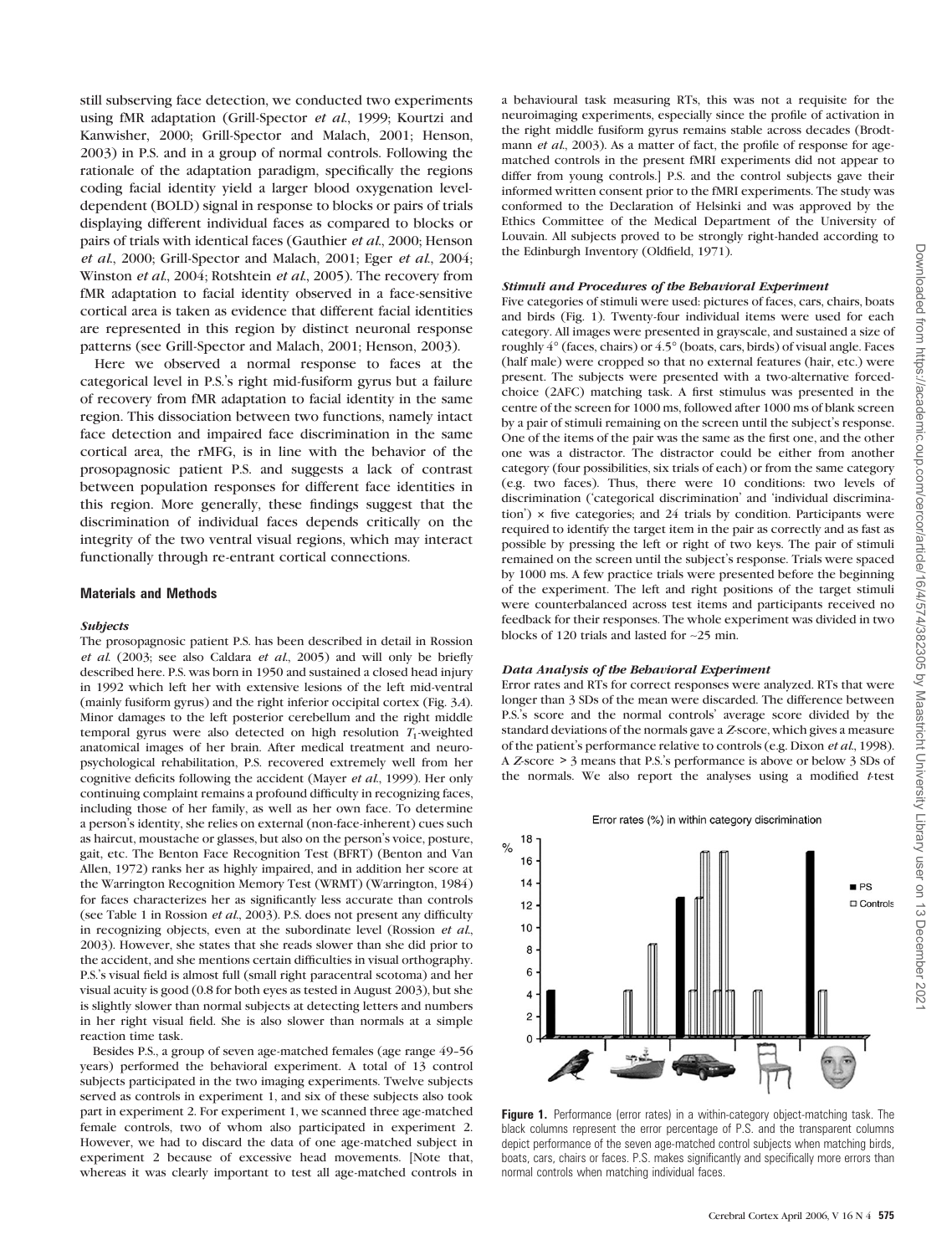developed to compare a single case to a small sample of normal controls (Crawford and Garthwaite, 2005), avoiding the inflation of type I error rate and exaggeration of the abnormality of patient's score when using the Z-score only (Crawford and Howell, 1998).

#### Stimuli and Procedures of the Imaging Experiments

Subjects were scanned with a 1.5 T Philips Gyroscan Intera scanner at the University of Louvain, St-Luc Clinic, Brussels (all control subjects and event-related imaging experiment of P.S.) and a 3 T Siemens AG Magnetom Trio at the Donders Center in Nijmegen (one localizer and a pair of runs in the block design experiment for P.S.) provided with standard quadrature birdcage head coils. In each session, a  $3D$   $T_1$ -weighted data set encompassing the whole brain was acquired for every subject (110 slices, 1.5 mm slice thickness, matrix size =  $256 \times 256 \times 256$ ). Single shot gradient-echo-planar imaging (EPI) was performed using the BOLD contrast effect as an indirect marker of local neuronal activity (Ogawa et al., 1990).

In experiment 1, 30 5 mm axial slices ( $T_R$  = 3000 ms,  $T_E$  = 40 ms, flip angle =  $90^{\circ}$ , matrix size =  $64 \times 64$ , FOV = 250) were acquired. Each run lasted 5 min 33 s (111 TRs). To localize the face-sensitive regions, two or three independent 'localizer' scans were run in which subjects viewed alternating blocks of faces, blocks of objects (18 s blocks) and a blank fixation screen (9 s blocks), as in Rossion et al. (2003). During the blocks of faces and objects stimulation, subjects performed a one-back withincategory discrimination task, as in previous studies (e.g. Kanwisher et al., 1997). The pairs of localizer scans were repeated three times for P.S. at different recording sessions separated by several months to control for consistency of the results. Following the localizer scans, three scans were acquired using an fMR adaptation design, which consisted of alternating blocks of different faces, different cars, identical faces, identical cars (18 s blocks) and a blank fixation screen (9 s blocks). Each face/object block consisted of 18 (different or identical) stimulus presentations of 800 ms followed by 200 ms blank. Stimuli were grayscale images subtending, on average,  $\pm 3^{\circ}$  of the visual field, they were matched for mean luminosity and varied location by 20 pixels in  $x$ (10%) and 40 pixels in  $y(13%)$ . A set of 36 different faces (18 males) and 36 different cars was used in total, minimizing the number of repetitions for each picture across epochs and runs (4.5 on average). Since facial identity is known to be processed automatically in the neuronal populations tested (Rolls, 1992; Gauthier et al., 2000), we used an independent detection task in both of our fMRI experiments, as done previously (e.g. Gauthier et al., 2000; Winston et al., 2004; Rotshtein et al., 2005). More precisely, the subject's task was to detect the occurrence of rare face or car stimuli that appeared in red, in a block of grayscale stimuli (colour detection task). There were two or three target trials by epoch, the same number of targets for all conditions on average. Using an independent detection task ensured that subjects were paying attention during the whole experiment, while performing at the same level for all conditions. Furthermore, we used a task that the patient was able to do (Price and Friston, 1999) as well as normal controls, in order to avoid the potential confound that any altered neuronal processing in P.S.'s brain areas could be interpreted as a decrease of general attentional level and/or performance during scanning. Stimuli and blocks were displayed in a pseudo-random order with a PC running E-prime 1.1 (P.S.T, Inc.) through a projector surface located over the head of the subject and viewed with an angled mirror.

In experiment 2, four runs were acquired using an event-related fMR adaptation design in which one trial consistent of a sequentially presented pair of faces or objects that were either identical or different. In each run 21 5 mm axial slices ( $T_R = 1500$  ms,  $T_E = 40$  ms, flip angle = 90 $^{\circ}$ , matrix size =  $4 \times 64$ , FOV = 250) were acquired and runs lasted 5 min. One run contained 32 stimuli pairs (16 identical and 16 different). Stimuli were presented for 500 ms, separated by a 500 ms blank and each pair was followed by a 7500 ms blank fixation screen. One second before each pair the black fixation cross turned red to signal the upcoming stimuli. The second stimulus of each pair was 10% smaller than the first to minimize adaptation effects due to the repetition of the exact same image (Eger et al., 2004). We used a set of 12 colored faces (6 males) and 12 colored chairs, subtending, on average,  $\pm 3^{\circ}$  of the visual field, and subjects had to detect the occurrence of grayscale stimuli (25% of trials). Pictures of chairs were used as control objects in the

event-related experiment because they were found to activate the facesensitive areas to a lesser extent than cars, making it easier to localize the regions of interest.

## Data Analysis of the Imaging Experiments

The fMRI signal in the different conditions was compared using BrainVoyager 2000 (version 4.9, BrainInnovation, Maastricht, The Netherlands) applying a regression analysis. Prior to analysis, preprocessing consisted of linear trend removal, temporal high-pass filtering (removing frequencies lower than 3 cycles/run) and correction of small interscan head movements (Friston et al., 1995). The data were spatially smoothed using a Gaussian filter of 2.8 mm full width at half-maximum (FWHM), and transformed into Talairach space (Talairach and Tournoux, 1988). For anatomical reference, the statistical maps computed were overlaid to the 3D  $T_1$ -weighted scans. The predictor time courses of the regression model were computed on the basis of a linear model of the relation between neural activity and hemodynamic response, assuming a rectangular neural response during phases of visual stimulation (Boynton et al., 1996).

First, the face-sensitive regions were localized in each individual subject. In experiment 1 the contrast (faces-objects) was computed using the 'localizer' runs and all contiguous voxels in the middle fusiform gyrus significant at  $P \leq 0.05$  (one-tailed, Bonferroni-corrected for multiple comparisons) were considered for further analysis. Given the reduced sensitivity of the event-related experiment compared to the block design fMRI (Mechelli et al., 2003) and because normal subjects performed this experiment at different session than the localizers, we localized the face-sensitive areas using the 'internal localizer' (faces-chairs) in the second experiment. Face-sensitive areas were selected by applying the contrast [(identical faces + different faces) - (identical chairs + different chairs)] to the four event-related runs and voxels in the middle fusiform region significant at 0.001 (onetailed, uncorrected) were considered for further analysis. Second, the above-defined regions of interest (ROI) were tested for fMR adaptation to facial identity with a repeated-measures ANOVA using the contrast: (different faces--identical faces). Third, in order to directly compare P.S. and the control subjects, the percent signal change in the ROI was computed for each condition. In experiment 1 the average percent signal change was calculated over the 18 s stimulation block. In experiment 2, three data points around the peak of the hemodynamic response — defined individually — were averaged to estimate the percent signal change. fMRI signal changes were calculated using the baseline epochs displaying a fixation cross as reference. Fourth, the percent signal change was used to compute two fMR-adaptation indexes for faces (DF-SD and DF-SF/DF+SF) and for objects (DO-SO and DO-SO/DO+SO) for each subject, allowing a comparison between P.S. and the control group in each experiment by means of Z-scores and the modified t-test score of Crawford and Garthwaite (2005).

The object-sensitive region in the right parahippocampal gyrus was determined by the contrast (objects--faces) computed on the 'localizer' runs in experiment 1 and by the contrast [(identical chairs + different chairs) - (identical faces + different faces)] in experiment 2. Because this region had a particularly large size (thousands of voxels for some subjects), for adequate comparison with the face-sensitive areas, a cluster of  $4 \times 4 \times 4$  voxels located in the center of the region  $(P \leq 0.05$  corrected for multiple comparisons) was considered for further analysis.

#### **Results**

#### Behavioral Experiment

For discrimination between categories in the 2AFC task, performance was at ceiling for all subjects (mean: 99% including P.S., who made no mistakes). P.S.'s RTs were within the normal range for all conditions of between-category discrimination (Fig. 2A). For the within-category discrimination, all controls subjects were at ceiling for all conditions ( $>98\%$ ), including faces, but the performance was lower for cars (92%). P.S. differed from controls only for the individual discrimination of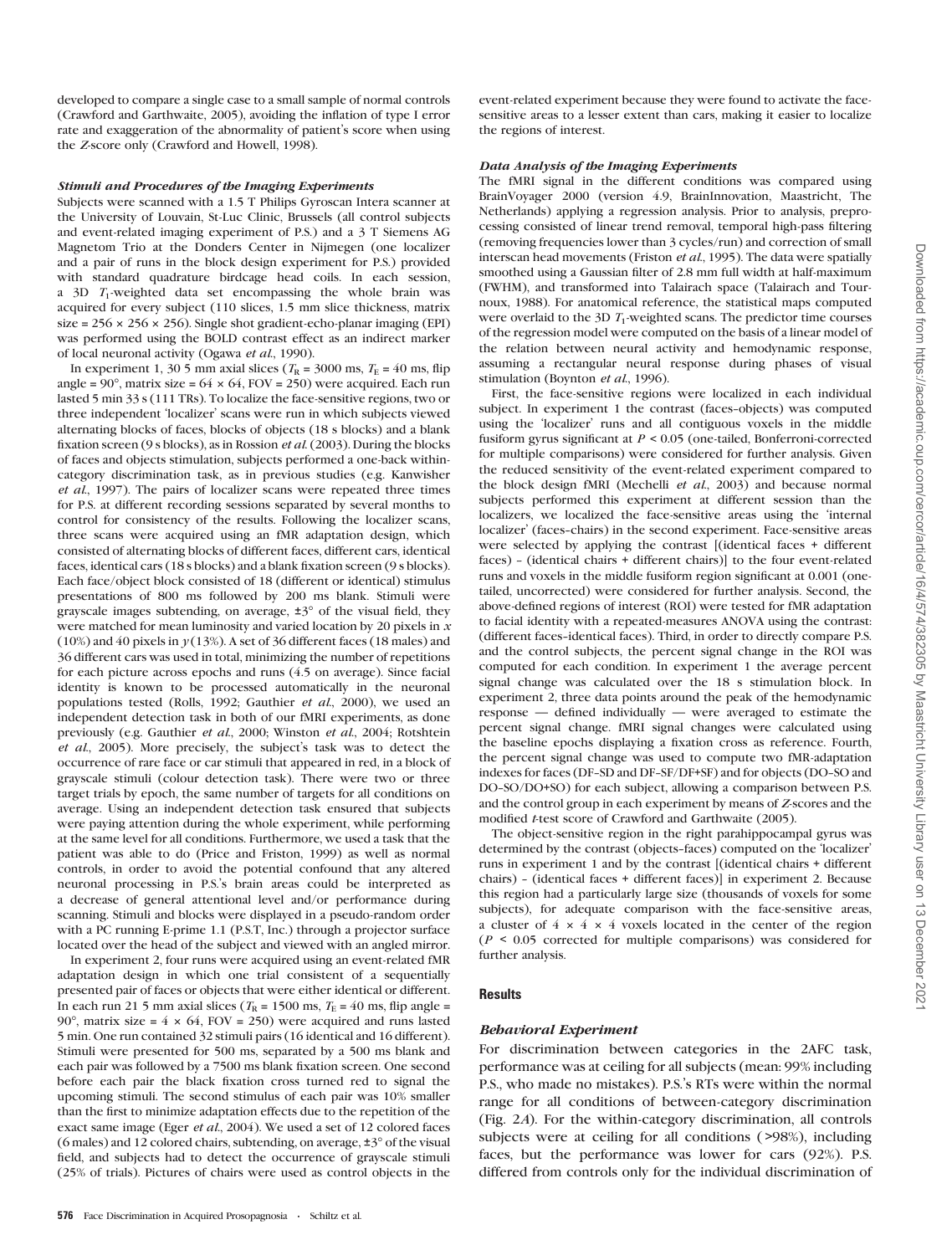

Figure 2. Performance (response times) in between category and within-category object matching tasks. (a) P.S. responds normally fast in a between-category matching task for faces, birds, boats, cars and chairs. (b) P.S. responds abnormally slow in a within-category face matching task. (c) RTs of correct responses in a within-category matching task normalized by the corresponding RTs in a between-category matching task [(RTs within - RTs between)/(RTs within + RTs between)]. P.S. is significantly and selectively slower than control subjects in the within-category face matching condition.

faces (83%, Z = 9.44,  $P < 0.001$ ;  $t = 9.57$ ,  $P < 0.001$ ; Fig. 1). Her correct RTs for individual discrimination did not differ from controls for all the conditions (Fig. 2B), except for faces (slowing down of 794 ms compared to the control mean,  $Z = 5.04$ ,  $P < 0.01$ ;  $t = 5.09$ ,  $P = 0.001$ ). When considering the ratio between RTs for individual discrimination and categorical discrimination (i.e. normalizing RTs for each subject), P.S.'s response times were dramatically slower relative to normal controls for faces ( $Z = 3.97$ ,  $P < 0.001$ ;  $t = 3.71$ ,  $P < 0.05$ ) and did not differ from controls for all other conditions (Zs < 1;  $t s$  < 1). These results complement previous evidence showing that P.S.'s deficit lies specifically with the discrimination and recognition of faces at the individual level (Rossion et al., 2003; Caldara et al., 2005).

## Imaging Experiment 1: Recovery from fMR Adaptation in a Block Design

## Behavioral Data During Scanning

In the localizer experiment, subjects performed the one-back task at ceiling (mean accuracy  $99 \pm 0.6$ %, P.S.  $94.3$ %). P.S. was slower than both young and age-matched controls (mean RT: young 416 ± 31ms, age-matched 395 ± 15 ms, P.S. 503 ms;  $P < 0.05$ ). Whereas controls performed equally well and fast for objects and faces, P.S.'s performance for the blocks of objects was significantly better than for faces (16.5 versus 1 error;  $P < 0.001$ ) and she tended also to be faster for objects than faces  $(486 \text{ versus } 537 \text{ ms}; t = 0.07).$ 

In the block-adaptation experiment, the color detection task was performed at ceiling for both controls and P.S. in all four conditions (DF: 93.9 ± 2.3 versus 94.4; SF: 98.9 ± 1.7 versus 99.5; DO: 98.5 ± 1.6 versus 100; SO: 98.0 ± 2.8 versus 98.8; all  $P_s$  > 0.1, NS). The controls and P.S. also responded with similar speed in the four conditions (DF:  $492 \pm 52$  versus  $460$ ; SF:  $449 \pm 46$ versus 468; DO: 462 ± 34 versus 506; SO: 449 ± 48 versus 481; all  $Ps > 0.1$ ).

#### Neuroimaging Results

When comparing blocks of faces and objects in the 'localizer' paradigm (Kanwisher et al., 1997), P.S. and all control subjects showed activation in the rMFG ( $P < 0.05$  corrected for multiple comparisons, see Fig. 3A,B). The center of activation was located in the same region in P.S. (36, –54, –20; size: 576 voxels) as in normal controls  $(37 \pm 6, -47 \pm 9, -18 \pm 3)$ ; size: 545  $\pm$  472 voxels), confirming previous observations (Rossion et al., 2003). All control subjects also had a significant activation in the rIOG (36  $\pm$  6,  $-76$   $\pm$  10,  $-10$   $\pm$  6; size: 295  $\pm$  365 voxels) when comparing blocks of faces and objects, whereas this region was structurally damaged in P.S. (Fig. 3A,B). Additionally, normal subjects also showed activation in response to faces in the left MFG  $(-41 \pm 6, -49 \pm 9, -16 \pm 11)$ ; size:  $424 \pm 230$  voxels), again in an area that was damaged in P.S.'s cortex (Fig. 3).

In the group analysis on normal subjects, the expected recovery from fMR adaptation to facial identity was highly significant in the rMFG (paired *t*-test  $P \le 0.001$ ). In addition, in every single control subject there was a higher activation level in response to blocks of different faces than during blocks of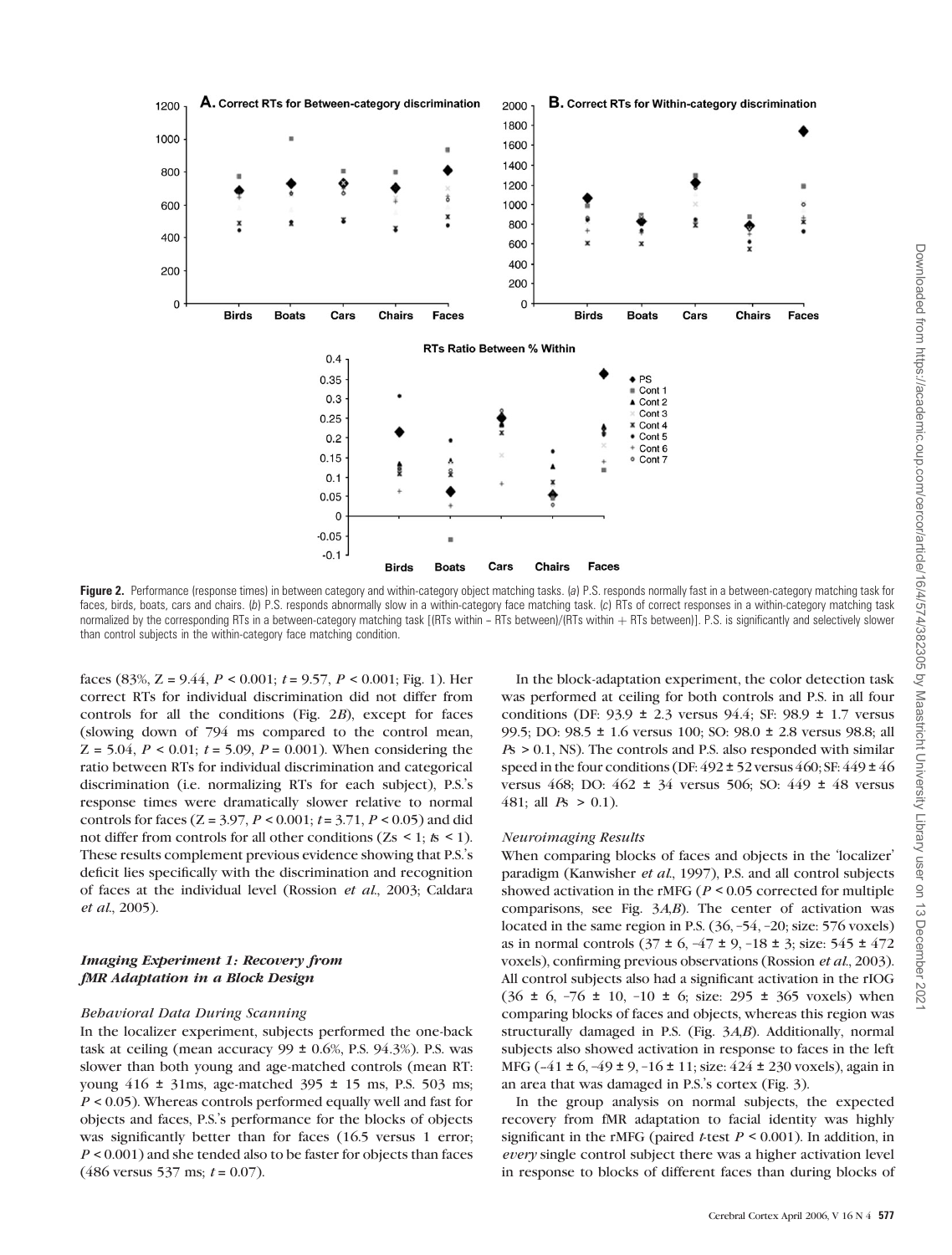identical faces. The contrast 'different faces-same faces' (DF-SF) was significant at  $P \leq 0.05$  in 11/12 normal subjects and showed a non-significant trend in the predicted direction at P < 0.139 in the remaining subject. In this latter subject the same contrast was highly significant ( $P < 0.001$ ) in the IMFG. In contrast, the recovery from fMR adaptation in this block design appeared



Figure 3. Regions of interest in the right MGF and in the right PHG in P.S. (a) and in one control subject (b). The color scale represents statistical values comparing the fMRI signal while subjects viewed blocks of faces versus blocks of objects. Yellow-red regions yield larger BOLD signal in response to faces than other objects and green-blue regions respond more to objects than faces. The right MGF (faces versus objects) and PHG (objects versus faces) served as ROI for analyzing the block-design data.

to be reduced in P.S.'s structurally intact rMFG. While blocks of identical faces yielded similar response profiles in the rMFG of P.S. and controls (see Fig. 4B), the average signal during blocks of different faces was almost the double (1.7 times higher) in controls than in P.S. (see figures 4A and 4B). The index of recovery from adaptation (DF-SF) was lower for P.S. than for every individual control subject (see Fig. 5A) and it was significantly smaller in P.S. than in the three age-matched control subjects taken as a group ( $Z = 2.04$ ,  $P < 0.05$ ;  $t = -1.7$ ,  $P \leq 0.1$ ). There was also a non-significant trend in the same direction when comparing the ratio (DF-SF)/(DF+SF) for P.S. and the age-matched controls  $(Z = 1.31, P = 0.09; t = -1.1,$  $P = 0.19$ ). Moreover, for P.S. the contrast DF-SF was not significant in two of the three scanning sessions ( $P < 0.463$ ,  $P < 0.375$  and  $P < 0.013$ ).

In the rMFG we also observed a significant recovery from fMR adaptation for cars in normal subjects in the group analysis (paired *t*-test,  $P < 0.05$ ). This recovery from adaptation was not significantly larger in the controls than in P.S. (DO-SO:  $Z = 0.15$ ,  $P = 0.44$ ;  $t = -0.16$ ,  $P = 0.445$ ) and (DO-SO/SO+SO: Z = -0.57,  $P = 0.28$ ;  $t = -0.002$ ,  $P = 0.5$ ).

Located medially to the rMFG, a region in the right parahippocampal gyrus (rPHG) (24  $\pm$  5, -53  $\pm$  9, -12  $\pm$  3) showed higher BOLD signal for objects than for faces in the 'localizer' scans (Epstein and Kanwisher, 1998). In this object-sensitive



Figure 4. Recovery from fMR adaptation in the right MFG and PHG in experiment 1 (block design). (a) Normal recovery from fMR adaptation to facial identity in the right MFG of control subjects  $(n = 12)$ ; three runs averaged for each subject) contrasts with (b) reduced recovery from fMR adaptation in the rMGF of P.S. The average percent signal change (±SE) from baseline fixation is plotted for the identical and the different face conditions. Stimulus presentation lasted for 18 s. While the response to blocks of identical faces yielded a similar response in P.S. as in control subjects, the response to different faces increased on average by 0.25% (SE 0.04) in controls, contrasting with a strongly reduced 0.09% increase in P.S. (c) Normal recovery from fMR adaptation to car identity in the right PHG of control subjects ( $n = 12$ ) and (d) P.S.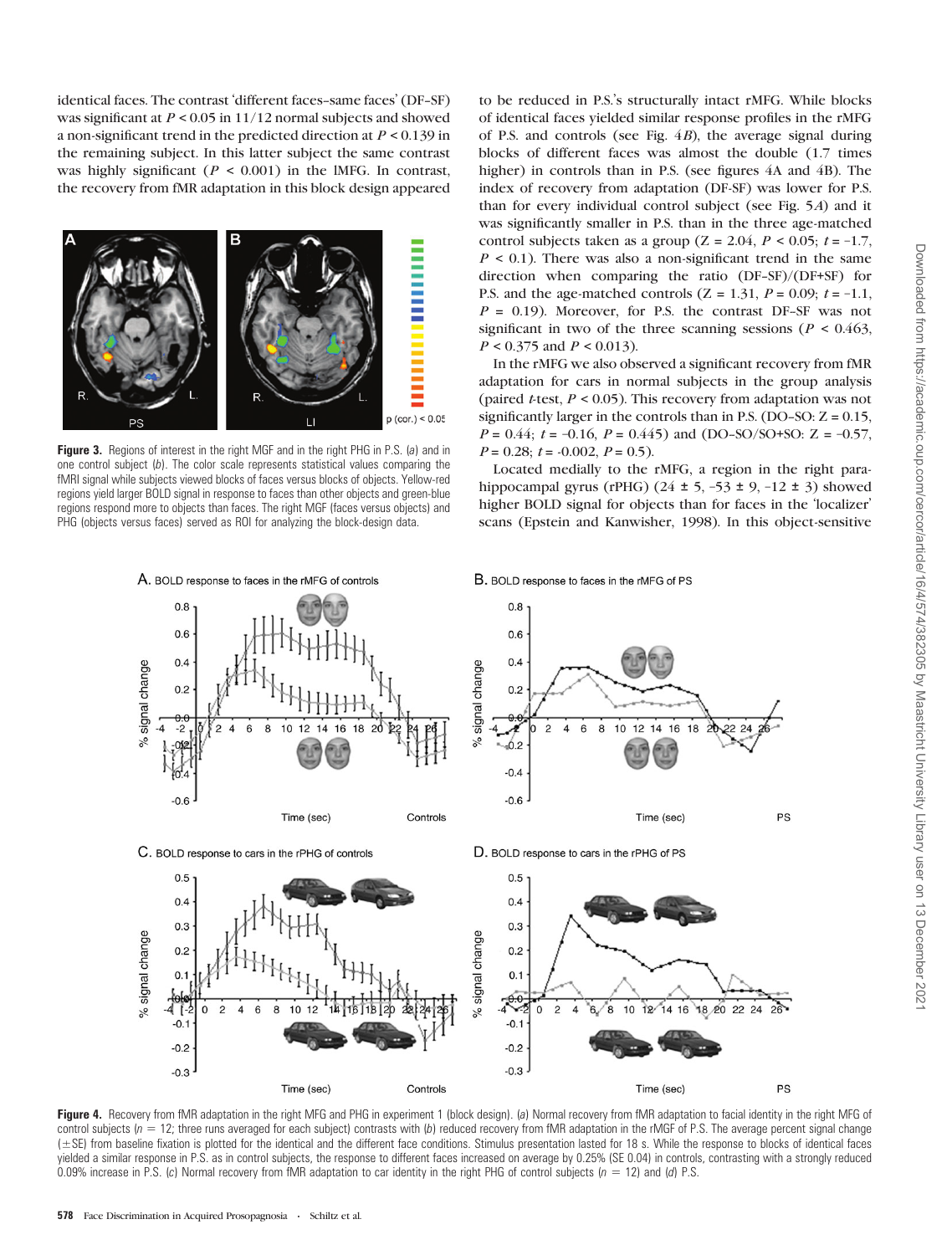

**Figure 5.** Reduced recovery from fMR adaptation to facial identity in the rMFG of the prosopagnosic patient P.S. contrasts with a normal recovery from fMR adaptation in her rPHG (in experiment 1). (a) The difference in percent signal change between DF and SF (DF-SF) is plotted for P.S. (black bars) and each individual control subject (grey bars) in an increasing order. P.S. has a significantly reduced difference in fMRI signal change compared to the three age-matched control subjects (dark grey bars), for all three scanning sessions performed on her (three times; three runs averaged). (b) In the right PHG, however, P.S. shows a completely normal recovery from fMR adaptation to the identity of cars, as indicated by the distribution of her three measurements in a plot ranking the differences in percent signal change between DO and SO.

region, there was also a recovery from fMR adaptation to object (i.e. cars) identity that reached significance in the group analysis  $(P < 001)$ , and in 5/12 control subjects  $(P < 0.05)$ . In striking contrast to the abnormal recovery from fMR adaptation in the more lateral face-sensitive fusiform region, P.S. showed a normal difference in percent signal change between different objects (DO) and same objects (SO) in this region (see Fig. 4C,D). Indeed, the difference in percent signal change between DO and SO was in the same range for P.S. (0.172) and normal controls (mean 0.164, SE 0.4) (see Fig. 5B). Both indexes (DO-SO) and (DO-SO/DO+SO) were not significantly different in P.S. and the control subjects (DO-SO:  $Z = -0.06$ ,  $P = 0.48$ ;  $t = 0.07$ ,  $P = 0.47$ ) and (DO-SO/SO+SO: Z = -0.3,  $P = 0.38$ ;  $t = 0.29$ ,  $P = 0.40$ ).

Finally, we analyzed the recovery from adaptation profiles in the rIOG for normal subjects, a cortical region that is structurally damaged in P.S. In the group analysis, we observed a significant recovery from fMR adaptation to facial identity in this face-sensitive occipital region (paired t-test,  $P \le 0.01$ ) (Fig. 6). Furthermore the activation level in response to blocks of different faces was higher than during blocks of identical faces in  $11/12$  subjects and the contrast (DF-SF) was significant at  $P \leq 0.05$  in 10 control subjects.

## Imaging Experiment 2: Recovery from fMR Adaptation in an Event-related Design

#### Behavioral Data During Scanning

In the event-related adaptation experiment, the color detection task was performed at ceiling for both P.S. and controls in all four conditions (DF:  $97.5$  versus  $99.2 \pm 1.9$ ; SF:  $96.3$  versus 99.2 ± 1.9; DO: 95.0 versus 92.5 ± 8.0; SO: 98.8 versus 92.5 ± 8; all

BOLD response to faces in the rLOG of controls



Figure 6. Recovery from fMR adaptation to individual faces in the right IOG of normal controls in experiment 1 (block design). A significant recovery from fMR adaptation to facial identity is observed in the right IOG of control subjects ( $n = 12$ ; three runs averaged for each subject), a region that is structurally damaged in P.S.

Ps > 0.1). P.S. and the controls also responded with similar speed in the four conditions (DF:  $625$  versus  $749 \pm 213$ ; SF:  $651$  versus 543 ± 36; DO: 838 versus 722 ± 171; SO: 759.0 versus 616 ± 205; all  $P_5 > 0.1$ ).

## Neuroimaging Results

The results of the event-related experiment largely confirmed and extended the abnormal profile of facial identity coding in the rMFG of P.S.. Whereas normal controls showed a large recovery from fMR adaptation for trials presenting pairs of different faces (paired *t*-test,  $P < 0.001$ ) in the rMFG (41  $\pm$  6,  $-47 \pm 10$ ,  $-17 \pm 5$ ; size: 534  $\pm 474$  voxels), there was no evidence of such recovery for P.S., as illustrated in Figure 7A. In the facesensitive region of the rMFG (34, –56, –21; size: 133 voxels) her BOLD response to pairs of different faces (0.18% signal change) was similar to her BOLD response to pairs of identical faces (0.21% signal change) (see figure 7B). The contrast comparing different and same face trials was not significant ( $P < 0.68$ ) in P.S., whereas this contrast was significant in 3/7 control subjects  $(P \le 0.05)$  and showed a non-significant expected trend in the predicted direction in the remaining control subjects ( $P < 0.06$ ,  $P \le 0.07$ ,  $P \le 0.09$ ,  $P \le 0.14$ ). Moreover, in the latter subjects the contrast DF-SF was significant ( $P < 0.05$ ) in the corresponding left middle fusiform region. The difference in percent signal change between pairs of different and identical faces (DF-SF) was much smaller in P.S. (-0.029) than in the group of control subjects (mean: 0.12, SE 0.03; Z = 2.26  $P < 0.05$ ;  $t = -2.0$ ,  $P < 0.05$ ) (Fig. 8A). Likewise, the ratio (DF-SF/DF+SF) was significantly larger in the controls than in P.S. ( $Z = 3.8$ ,  $P < 0.001$ ;  $t = -3.51$ ,  $P \leq 0.01$ ). Contrasting with her abnormally weak BOLD response to pairs of different faces, P.S. had a normal response to pairs of identical faces as illustrated in Figure 8B. Confirming again the results of the block experiment, the BOLD signal peaks in the SF trials were very similar in P.S. (0.21% signal change) and normal controls (mean 0.23% signal change, SE 0.23) in terms of the peak height (see Fig. 7B).

In the event-related design, we did not observe a significant recovery from fMR adaptation for objects (i.e. chairs) in the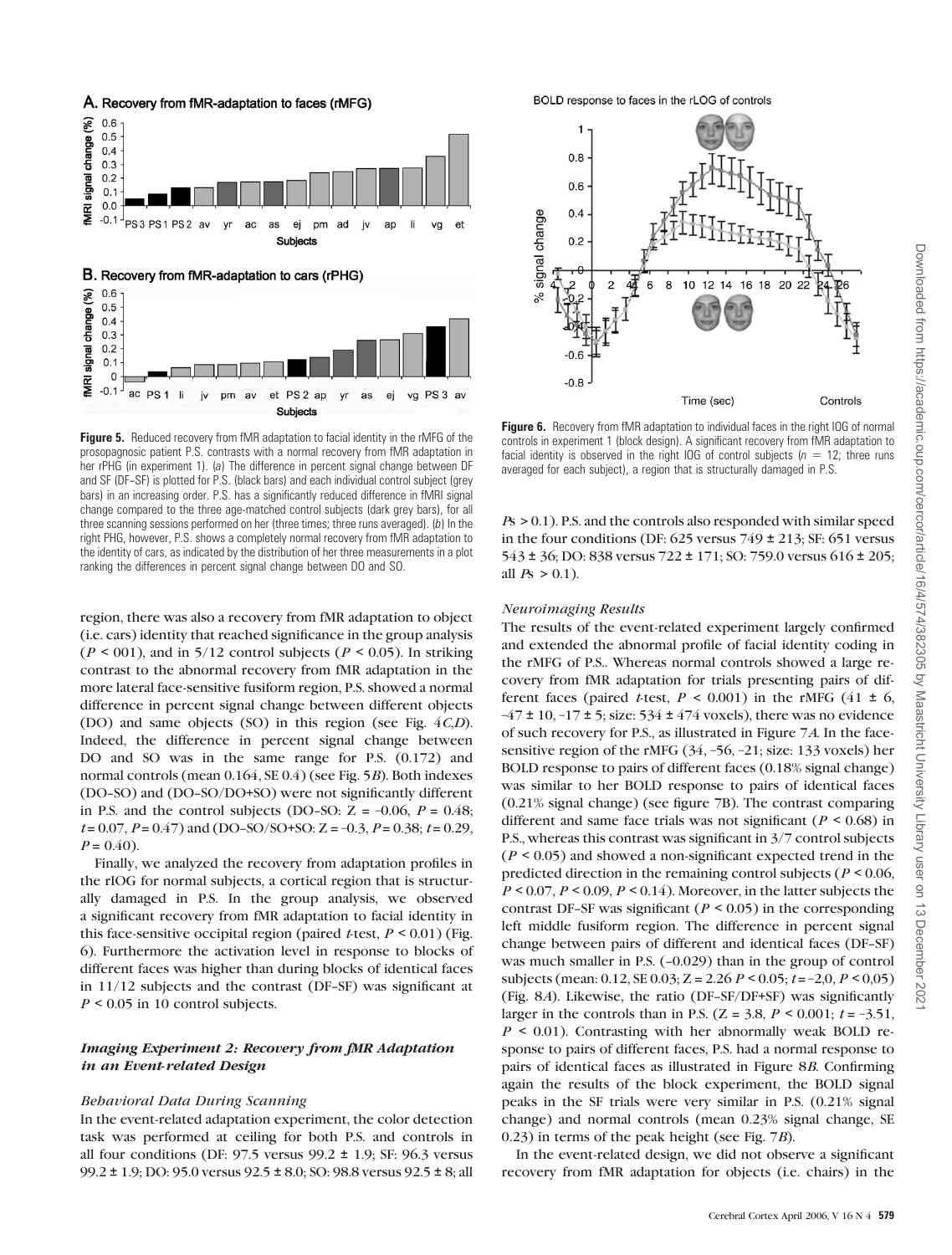

Figure 7. Recovery from fMR adaptation in the right MFG and PHG in experiment 2 (event-related design). (a) The average percent signal change ( $\pm$ SE) from baseline fixation is plotted for the 'different faces' and the 'same faces' conditions in controls  $(p = 7)$  and  $(b)$  in P.S. Reduced response in the rMFG of P.S. to trials with different faces reveal an abnormal neuronal processing of facial identity in the rMFG of the prosopagnosic patient. Trial starts at time  $= 0$  s. The event-related BOLD response in trials with identical faces was normal in P.S. compared to the controls. Note that the event-related hemodynamic response appears to start and peak earlier in this condition for P.S. as compared to the group of controls, but this was not systematic, i.e. observed in only half of the subjects. The average percent signal change (±SE) in the rPHG to trials with different and identical chairs did not differ significantly in (c) normal controls and (d) P.S.

rMFG in normal subjects (paired t-test  $P = 0.36$ ). And the response pattern in P.S. did not differ from this result, as indicated by both fMR adaptation indexes (DO-SO:  $Z = -0.94$ ,  $P = 0.17$ ;  $t = 0.84$ ,  $P = 0.22$ ) and (DO-SO/SO+SO: Z = -0.54,  $P = 0.29$ ;  $t = 0.44$ ,  $P = 0.34$ ).

In the object-sensitive region in the rPHG (29  $\pm$  4, -44  $\pm$  11,  $-13 \pm 5$ ), P.S. showed the strongest trend for recovery from adaptation of all subjects ( $P \le 0.07$ ) for the contrast DO-SO. On average, her difference in percent signal change between DO and SO (0.09) was larger than in normal controls (mean 0.03, SE  $(0.04)$  (Fig. 8*B*), but this difference was not significant (DO-SO:  $Z = -0.59$ ,  $P = 0.28$ ;  $t = 0.51$ ,  $P = 0.31$ ) and neither was the same comparison using the ratio (DO-SO/DO+SO) ( $Z = -0.95$ ,  $P = 0.17$ ;  $t = 0.89$ ,  $P = 0.20$ ).

Lastly, we focused on the rIOG ( $44 \pm 5$ ,  $-67 \pm 7$ ,  $-17 \pm 7$ ; size 135 ± 105 voxels) of normal subjects, a region which is structurally damaged in P.S. and found a strong recovery from adaptation in response to faces in the group analysis (paired t-test  $P < 0.01$ ) (Fig. 9). In this occipital region, pairs of different faces yielded higher activation levels than pairs of identical faces in 6/7 subjects and this comparison (DF-SF) was significant in four controls.

Complementary Analyses for the Localizer Experiment In the localizer scans (used to identify the face-sensitive regions in the ventral visual pathway) blocks of different faces (DF) are contrasted with blocks of different objects (DO), while subjects perform a one-back discrimination task. In the two fMR adaptation experiments, on the contrary, blocks (or pairs) of different and identical faces are compared, while subjects are performing an independent color detection task. Given that we observed a reduced or absent recovery from adaptation to different face stimuli in the rMFG of P.S. in the two latter experiments, we also analyzed the profile of the hemodynamic response to different faces and objects in the face localizer experiment for P.S. and the normal control subjects.

Overall, the average percent signal change difference between faces and objects did not differ between P.S. (DF-DO:  $0.43 \pm 0.15$  and the normal controls (DF-DO: 0.39  $\pm$  0.05)  $(Z = -0.93, P = 0.18; t = 0.77, P = 0.23)$ , confirming our previous findings (Rossion et al., 2003). However, when computing separately the difference in percent signal change between faces and objects for the first half of the block  $(1-9 s)$  and the second half of the block  $(10-18 \text{ s})$ , P.S. differed significantly from the control subjects (Fig. 10A,B). During the first half of the block the differential response was higher in P.S. (DF-DO: 0.36) than in controls (DF-DO:  $0.22 \pm 0.07$ ) (Z = -2.09, P < 0.05;  $t = 1.92$ ,  $P \le 0.05$ ). However, this activation level was not sustained and was significantly lower than in the controls during the second half of the block (DF-DO: P.S. 0.5 versus controls  $(0.55 \pm 0.03)$   $(Z = 1.83, P \le 0.05; t = -1.60, P \le 0.07)$  (Fig. 10*C*). Thus, while we confirmed our previous findings of an overall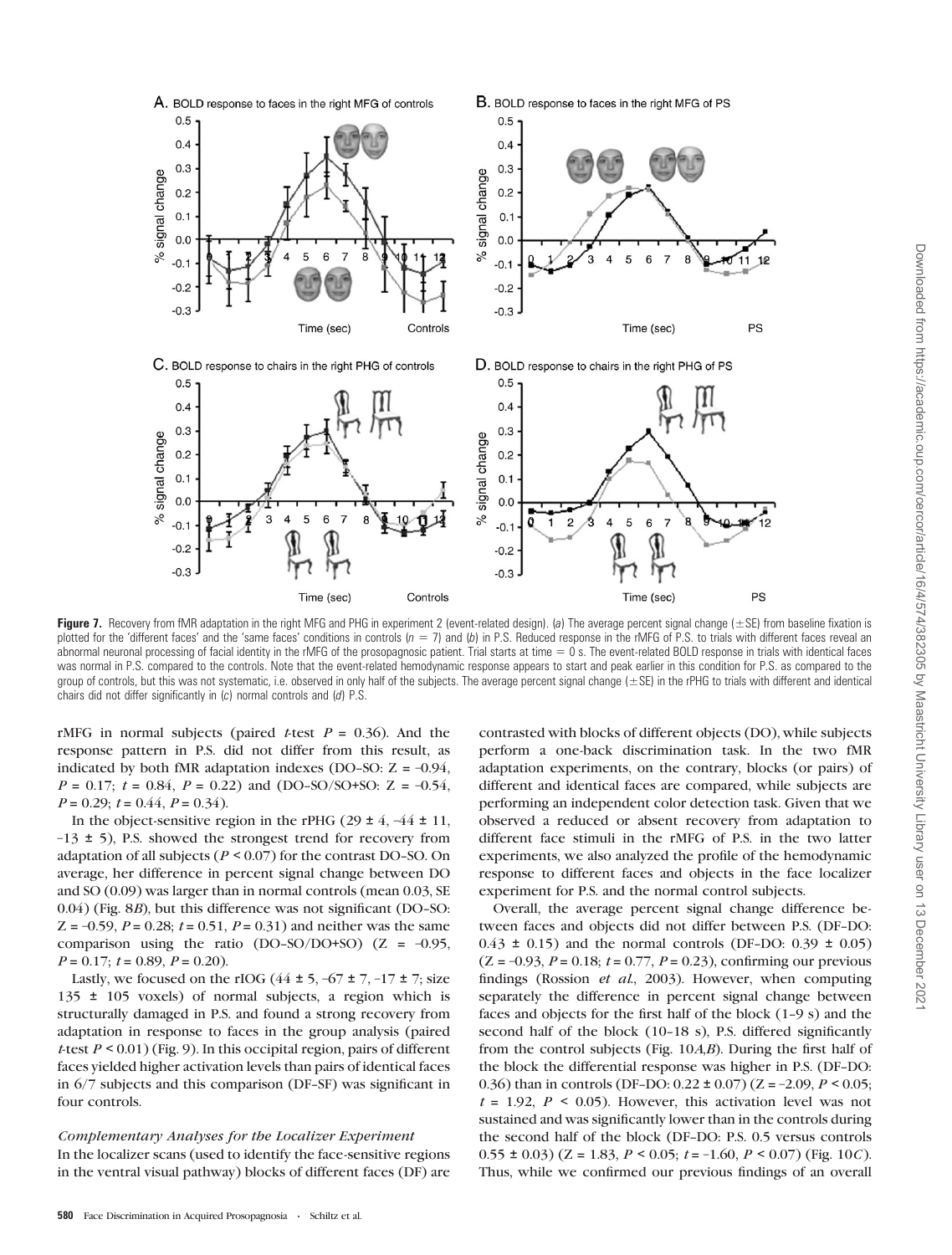

Figure 8. P.S. shows significantly reduced recovery from fMR adaptation to facial structurally damaged in P.S. identity in the rMFG, but normal recovery from fMR adaptation in the rPHG in experiment 2 (event-related design). (a) The difference in percent signal change between DF trials and SF trials is plotted for P.S. and each individual control subject in an increasing order. P.S. (black bars) has a significantly reduced difference in fMRI signal change compared to the age-matched-control (dark grey bars) and the remaining control subjects in the rMFG. (b) In the rPHG P.S. shows a normal recovery from fMR adaptation to the identity of cars.

normal range response for faces in the rMFG of patient P.S. during the localizer scans, her profile of activation indicates a lack of sustained responses to different faces, in line with the results of the adaptation experiments reported above. Note that P.S.'s normal mean response in the rMFG to the block of different faces is largely due to the fact that the initial response of the patient in the localizer scans is in the upper range and compensates for the significantly lower response found in the second part of the epoch (Fig. 10*a*).

It should be kept in mind, however, that this result in the localizer scans was obtained during a one-back discrimination task that P.S. was unable to perform correctly. It is of particular interest that the same profile of response is found in the adaptation experiments in which P.S. performed an independent task as well as controls and in which we had a measure of the recovery from adaptation by comparing to blocks or trials of identical faces repeated.

Although the present design did not directly address this question, it provides indications that P.S. does not have an intrinsic reduction of signal for faces (versus objects) as compared to controls in the right fusiform gyrus. Indeed, P.S. is in the normal range if one compares the percent signal change when the same face and the same object are repeated  $(SF-SO)$  (experiment  $1$  — block design: P.S. 0.08% versus controls  $0.13 \pm 0.16$ %, Z-score 0.35, P = 0.36; experiment 2 event-related design: P.S. 0.22% versus controls 0.17 ± 0.21%, Z-score  $-0.22$ ,  $P = 0.41$ ). In other words, when presented always the same stimulus, P.S. shows normal face selectivity.

#### **Discussion**

The neuroimaging experiments reported here reveal that the rMFG of P.S. — a patient with acquired prosopagnosia following

BOLD response to faces in the rIOG of controls



**Figure 9.** Recovery from fMR adaptation to individual faces in the rIOG of normal controls in experiment 2 (event-related design). A significant recovery from fMR adaptation to facial identity is observed in the rIOG of control subjects, a region that is

brain damage — presents an anomalous response pattern with respect to individual face discrimination, despite being structurally intact and responding as well as in normal subjects to faces at the basic category level. The abnormal signal in P.S.'s right fusiform gyrus most likely reflects a failure of recovery to adaptation to different facial identities, because in the patient the BOLD response to both identical and distinct faces is at the level of the response to identical faces in normal control subjects. The reduced response observed in the 'different face' conditions in P.S.'s rMFG contrasts sharply with the recovery from fMR adaptation to facial identity occurring in the corresponding area in normal control subjects, as observed previously (Gauthier et al., 2000; Henson et al., 2000; Grill-Spector and Malach, 2001; Eger et al., 2004; Winston et al., 2004; Rotshtein et al., 2005). It also contrasts with the normal recovery from fMR adaptation to objects (i.e. cars and chairs) observed in the patient's object-sensitive region in the rPHG (Epstein et al., 1999), showing that the lack of recovery from adaptation is not unspecific. [Contrary to the robust adaptation to faces, words and houses in the rPHG reported previously by Avidan et al. (2002), the adaptation to chairs in the PHG did not reach significance in our study. The reduced sensitivity of the present event-related fMRI experiment compared to the block design used by the previous authors might account for our failure to observe adaptation in response to chairs in the rPHG (Mechelli et al., 2003).] The present experiment did not allow us to test the recovery from adaptation to non-face objects in the lateral occipital complex (LOC), defined as a region that responds more to objects than scrambled images of objects (Malach et al., 1995). This area does not appear to present a larger response to face than non-face object categories, but shows adaptation to shape repetition (Grill-Spector *et al.*, 1999; Kourtzi and Kanwisher, 2000; Grill-Spector and Malach, 2001). An interesting extension of this work would thus be to test whether the LOC, which appears to be functionally preserved bilaterally in the patient's brain (Sorger *et al.*, 2004), shows normal recovery from adaptation to objects, including faces. This area may contribute to the normal within-category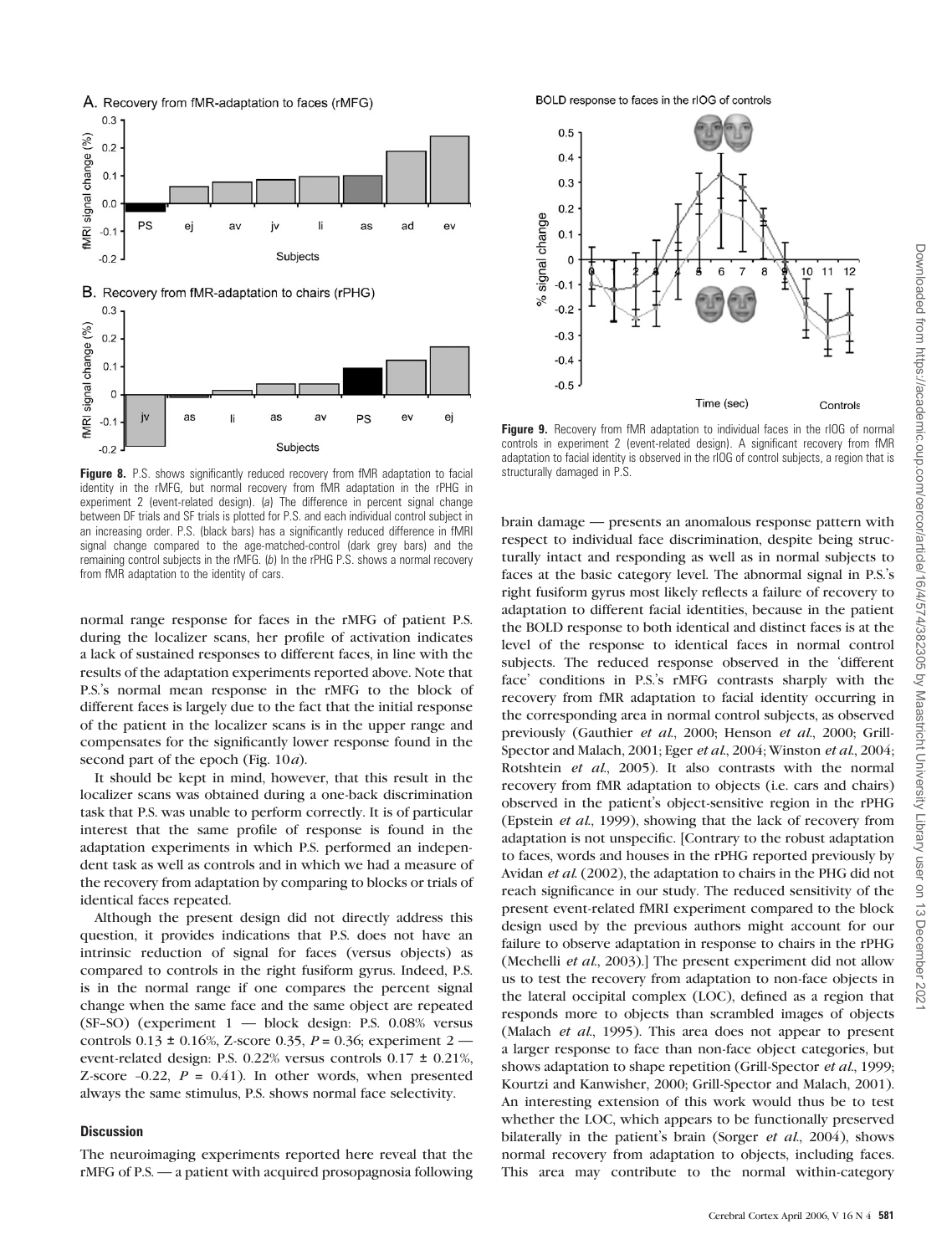



Figure 10. The differential BOLD response to faces versus objects in the rMFG of P.S. is not sustained throughout the second half of the stimulus presentation block, contrary to the undiminished signal in normal controls. (a) The average percent signal change (±SE) from baseline fixation is plotted for the 'different faces' and 'different objects' conditions of the localizer experiment in controls ( $n = 12$ ) and (b) in P.S. (c) When the block is divided into two parts (1-9 s and 10-18 s) it appears that the differential response is higher in P.S. than controls during the initial half and lower during the second part of the 18 s stimulation block.

discrimination of non-face objects, but also to some extent to the reduced — but not abolished — ability of the patient to discriminate faces at the individual level.

The specific alteration of the neuronal response to facial identity is in line with P.S.'s behavioural impairments. In a 2AFC matching task P.S. correctly and rapidly performed betweencategory discriminations for all object categories tested. [Admittedly, between-category discrimination (e.g. discriminating a car from a boat) is, almost by definition, a very simple task. It may be harder only for objects with similar shapes, belonging to the same superordinate categories, such as fruits for instance. We have shown previously that PS was able not only to discriminate, but to name accurately and quickly all the objects (including all fruits, animals) of the Snodgrass and Vanderwart's databank (see Rossion et al., 2003). Moreover, even if the performance was at ceiling, we measured RTs and subjects were instructed to respond as fast as possible. P.S.'s RTs in this between-category discrimination task did not differ from controls.] She also discriminated all objects (i.e. cars, chairs, boats, birds) at the individual level, except faces. Thus she presents an abnormal response pattern specifically with respect to individual face discrimination, both at the behavioural and the neuronal level.

Cases of prosopagnosia described with a deficit restricted to the category of faces are extremely rare (Sergent and Signoret, 1992) and most patients have associated deficits at the basic

level for object recognition (e.g. Damasio et al., 1982; Sergent and Signoret, 1992; Clarke et al., 1997; Dixon et al., 1998; Gauthier et al., 1999), including the notorious prosopagnosic patient L.H. described by Farah and colleagues (Farah et al., 1995; see Levine and Calvanio, 1989). Furthermore, these patients are generally found to be impaired at subordinate judgments of non-face categories, especially when tested in fine discrimination tasks and/or measuring RTs as well as recognition performance (Damasio et al., 1982; Gauthier et al., 1999; Laeng and Caviness, 2001). Here, P.S. presents a normal object recognition performance at the basic level, as also shown by her flawless recognition of the whole set of colorized Snodgrass-- Vanderwart pictures (see Rossion et al., 2003; Table 3). Moreover, she is able to discriminate non-face categories at the individual level as accurately and as fast as normal controls, even though, as noted in the Introduction, she may show response biases and be slightly slowed down in 'same/different' tasks during within-category discrimination tasks on non-face stimuli compared to normal controls (Rossion et al., 2003). Such response biases and slowing down are common in braindamaged patients, particularly when task difficulty increases (e.g. Benton, 1977, 1986; Gauthier et al., 1999). However, overall, her performance in computer object discrimination and recognition tasks indicates that, unlike most cases of acquired prosopagnosia (e.g. Damasio et al., 1982; Levine and Calvanio, 1989; Sergent and Signoret, 1992; Gauthier et al.,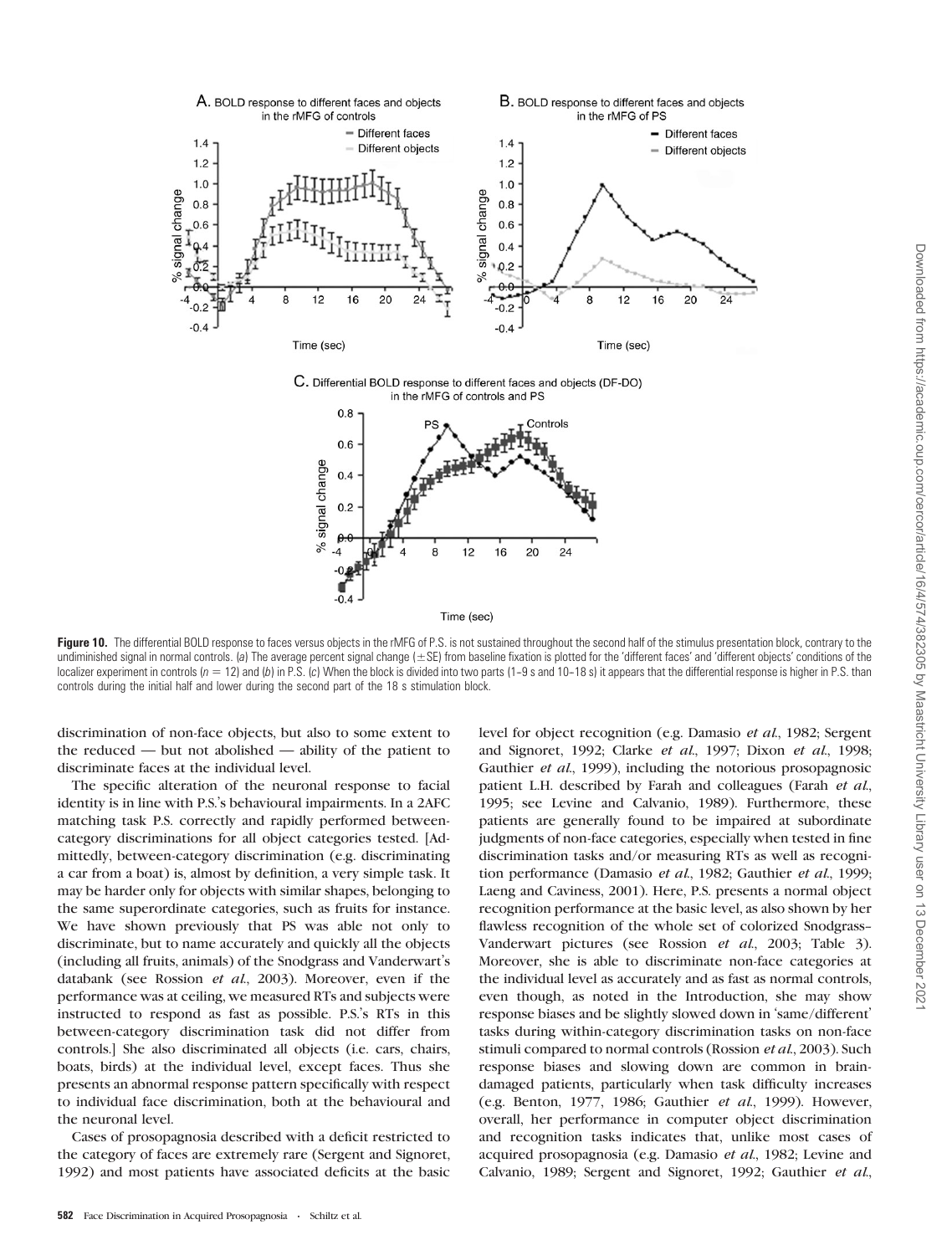1999), P.S.'s ability to recognize and discriminate non-face objects is remarkably preserved. Her deficit appears to be restricted to the extraction of diagnostic information on faces (Caldara et al., 2005), most likely following damage to a neural subsystem for faces developed through extensive visual experience (Morton and Johnson, 1991; Le Grand et al., 2001).

Neuroimaging studies in normals have consistently shown the strongest activation in the right fusiform gyrus, both for face detection and individualization (Gauthier et al., 2000; Grill-Spector and Malach, 2001; Eger et al., 2004; Grill-Spector et al., 2004; Winston et al., 2004; Rotshtein et al., 2005). The anomalous BOLD response to conditions with different faces in the rMFG of the prosopagnosic patient P.S. reported here points towards a critical function of this region in individual face discrimination. Contrary to the abnormally weak BOLD signal yielded by the presentation of different facial identities in the rMFG, as also found in the second time epoch of her localizer scans, the response to conditions with identical faces in the same region in P.S. is similar to that of control subjects. This observation is in accordance with P.S.'s preserved ability to categorize faces at the basic level, despite her severe and selective impairment in discriminating faces at the individual level. We suggest that this normal BOLD response in the rMFG to 'identical' conditions underlies her conserved face detection skill and conclude that activation in the rMFG is sufficient for face detection. This proposal is consistent with recent evidence showing that faces that are classified at the basic category level activate the face-sensitive region in the fusiform gyrus, even without being identified at the subordinate level (Grill-Spector et al., 2004). Additionally, our data support the view that the initial input to the rMFG cannot stem exclusively from the rIOG (Rossion et al., 2003). In P.S.'s brain, the inferior occipital cortex is damaged, yet the rMFG yields a normal activation level in response to faces as a category. The input giving rise to this activation must therefore originate from posterior, low-level visual areas other than the rIOG (Kim et al., 2004).

The evidence that face-sensitive neurons in the fusiform gyrus code both the global shape of the category 'face' and the fine characteristics of the identity of individual faces in normal healthy adults (Halgren et al., 1999; Gauthier et al., 2000; Grill-Spector and Malach, 2001; Eger et al., 2004; Grill-Spector et al., 2004; Winston et al., 2004; Rotshtein et al., 2005) is in accordance with information analysis of single-cell populations in the monkey brain, showing that the very same neuronal population can subserve the two functions (Rolls, 1992; Rolls and Deco, 2001), perhaps at different time-scales (Sugase et al., 1999). To our knowledge, the present fMR adaptation experiment is the first report of a neural dissociation between these two functions in acquired prosopagnosia. It indicates that an area like the rMFG can be necessary but not sufficient for a complex function like face individuation, while being sufficient but not necessary for a simpler task like face detection.

P.S.'s prosopagnosic deficit is most likely due to the massive damage encompassing the rIOG, the same region in which the largest overlap of lesions causing prosopagnosia is found (Bouvier and Engel, 2004). However, prosopagnosia can also follow after more anterior lesions, i.e. to the fusiform gyrus, sparing the rIOG (e.g. Barton *et al.*, 2002; Delvenne *et al.*, 2004). These observations indicate that successful face identification requires both the rMFG and the rIOG to be structurally and functionally intact. In contrast, the distinction of faces from

other categories, or the segmentation of a face stimulus in a visual scene, can be preserved despite lesions to at least one of these two areas.

The reduced BOLD signal in the 'different faces' condition in P.S.'s structurally intact right fusiform gyrus reveals an ineffective coding of facial identity in this face-sensitive visual area. This abnormal response in the spared visual system of a patient with acquired prosopagnosia contrasts with the recovery from fMR adaptation observed in the same region in normal adults. The physiological mechanisms underlying the recovery from adaptation effects are not completely understood, and may be plural (see Grill-Spector and Malach, 2001; Henson, 2003). Regarding the representation of faces, different facial identities may be coded by partially overlapping or degenerate (Tononi et al., 1999) subsets of neurons in a relatively small population (Rolls, 1992; Young and Yamane, 1992) in the extrastriate visual cortex. According to this view (see Rolls and Deco, 2002), the recurring presentation of identical faces repeatedly activates the subpopulation of cells coding for this identity, leading to a decreased neuronal discharge at the global level that can be recorded in the fMRI hemodynamic response (the so-called fMR adaptation) (Gauthier et al., 2000; Grill-Spector and Malach, 2001; Henson, 2003; Winston et al., 2004). In contrast, the presentation of different facial identities activates a partially distinct neuronal response pattern for each identity in the same population, leading to a larger global BOLD response (recovery from adaptation, see Grill-Spector and Malach, 2001). The failed recovery from fMR adaptation to facial identity shown here in P.S.'s rMFG mirrors a lack of these distinct sparse response codes representing the different facial identities in the rMFG, possibly due to missing (re)entrant input from the damaged rIOG.

Addressing the question of the nature of face representations in the two areas discussed here, a recent fMRI study in normal subjects has shown that fMR adaptation to familiar faces in the rIOG reflects the physical difference between morphed faces, whereas the rMFG shows no sensitivity to the physical difference as long as the face stimuli are perceived as similar identities (Rotshtein et al., 2005). However, the rMFG did show release from adaptation when stimuli were perceived as different identities (Rotshtein et al., 2005; see also Eger et al., 2004). Even though familiar and unfamiliar faces are processed differently in these areas, as we have shown previously using morphs between familiar and unfamiliar faces (Rossion *et al.*, 2001), our current results are consistent with and complement the above-mentioned observations. During the blocks or trials of different face stimuli, we presented clearly distinct facial identities (corresponding to the 'between' condition in Rotshtein et al.'s experiment), thus expecting to observe a recovery from adaptation in both areas in normal controls, as found previously (Gauthier et al., 2000; Grill-Spector and Malach, 2001; Eger et al., 2004; Grill-Spector et al., 2004). For the patient P.S., the faces that are of different identities are perceived as identical in a large number of cases, hence the reduced recovery from adaptation in her rMFG, consistent with the observations of Rotshtein et al. (2005). However, in this latter study, only normal controls were tested and thus the question of whether the rIOG was necessary for intact face discrimination could not be addressed. Furthermore, in normal subjects, Rotshtein et al. (2005) have not shown, and not claimed, that the rMFG was independent of the rIOG in extracting facial identity. In fact, this latter study suggests that the rIOG is involved (and the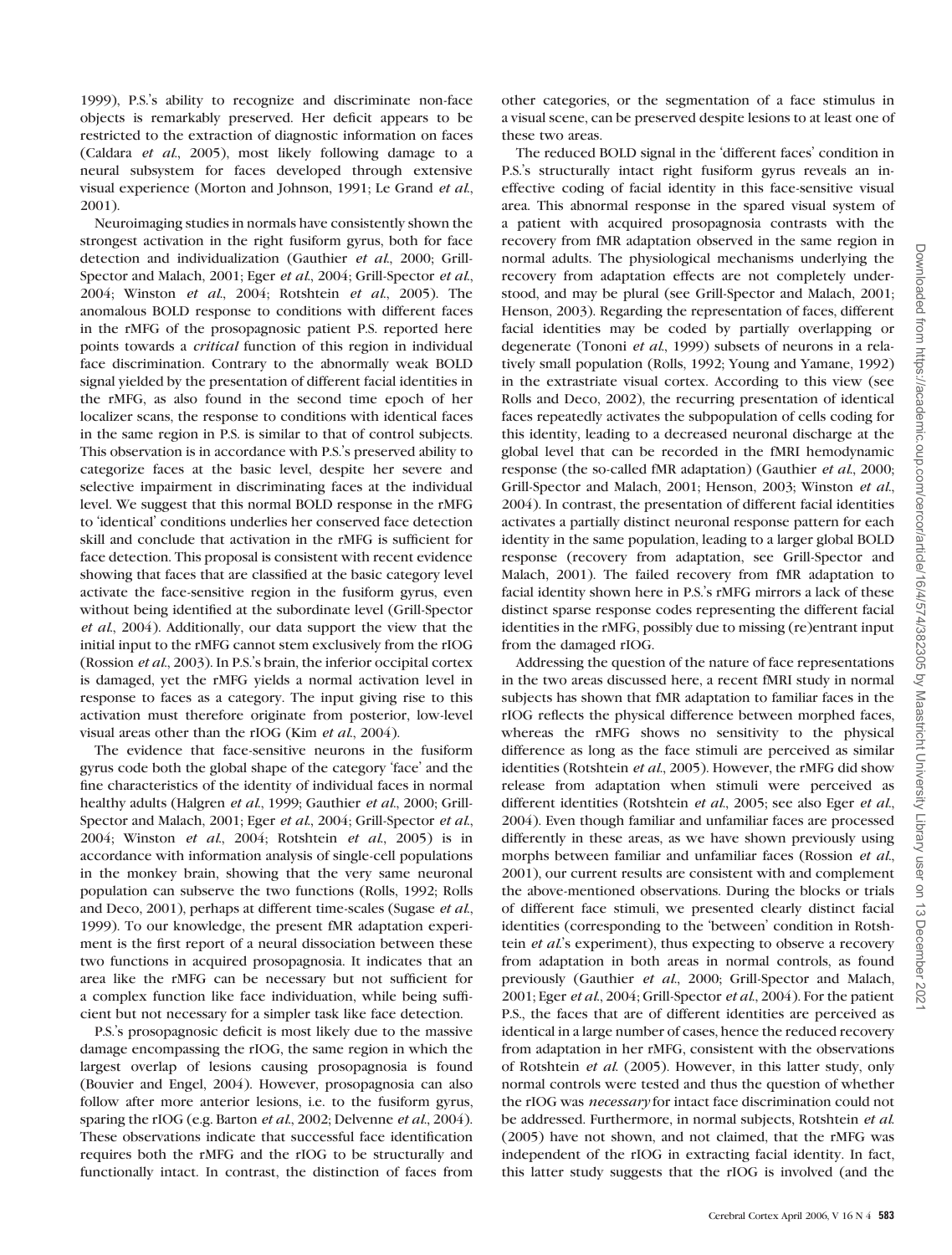present study suggests that it is necessary) for fine-grained discrimination of individual faces, whereas the rMFG appears to extract a more global (perhaps 'holistic', see Rossion et al., 2000) representation of identity. All in all, our results indicate that when it comes to differentiating faces, both the rMFG and the rIOG are critical, the rMFG appearing to be dependent on normal sustained inputs from the rIOG. If the rIOG is unable to detect fine physical differences, it may be that the rMFG is no longer able to categorize different facial identities, independent of their physical difference. This leads to the interesting prediction that given her rIOG lesion, in P.S., we should not find a larger recovery from adaptation in the rMFG in the condition 'between' of Rotshtein et al. (2005) compared to their condition 'within', even in a block design (e.g. alternating between several pairs of faces).

Both the neuroimaging data of P.S. and the significant recovery from adaptation found in normal controls in the rMFG and rIOG in the present study suggest that efficient individual discrimination of faces has to rely on the integrity, and possibly the functional integration (Price and Friston, 2002), taking place between the rMFG and rIOG. Based on the present data (see also Rossion et al., 2003), we suggest that the initial input to the rMFG leading to face-related activation is independent from face-sensitive responses in the rIOG and may originate from posterior, low-level visual areas (Kim et al., 2004). However, in the intact brain, the rIOG is critical to face individualization, perhaps by entertaining a re-entrant loop with the more anterior rMFG. The higher-order, face-sensitive visual area in the rMFG may contribute through re-entrant signalling to the emergence of functional responses in the earlier facesensitive visual area in the rIOG (Bullier et al., 2001; Galuske et al., 2002), where global information could serve as a header to set up the processing of fine information related to facial identity (Sugase *et al.*, 1999). This proposal is in agreement with the presence of cortical feedback (Mumford, 1992; Lamme and Roelfsema, 2000; Bullier et al., 2001) and re-entrant phasic signaling in the visual cortex (Edelman, 1993). Through these feedback connections, higher-level perceptual computations and representations that involve high-resolution details, fine geometry and spatial precision may involve lower visual areas and be reflected in the later part of their neurons' activities (Mumford, 1992; Lee et al., 1998;). Given their smaller receptive fields, neurons in the rIOG may be fine-tuned to subserve such fine discrimination, which are critical in real life situations (e.g. recognizing the same identity across age differences, changes in lighting, discriminating siblings or twins, etc.). In sum, in our view, the damage to the rIOG underlies P.S.'s prosopagnosic deficit, both directly (i.e. through a damage to the representations and processes taking place normally in this area), but also indirectly, given that this region cannot provide normal inputs to other areas, such as the rMFG.

In the present study, we have reported a functional neuroanatomy study of a single case of prosopagnosia to address the question of the necessary face-sensitive regions coding for facial identity in the human brain and to draw hypotheses regarding their interaction during normal face processing. Our single-case study should by no means be generalized to all cases of prosopagnosia, i.e. that all such patients should present an absence of recovery from adaptation in the rMFG if it is structurally intact. There is considerable variability between acquired prosopagnosics with respect to lesion localization and extent and performance on various discrimination and

recognition tasks (e.g. Sergent and Signoret, 1992; Barton et al., 2002) and the cause of the deficit will vary between different patients, preventing such generalization. Recently, there has also been a growing interest in studying cases of developmental or congenital prosopagnosia, i.e. people presenting a deficit in face processing that is apparent from early childhood, without any underlying neurological basis (for reviews see Kress and Daum, 2003; Behrmann and Avidan, 2005). With respect to the findings of the present study, it is interesting to note that cases of congenital prosopagnosia appear to show a normal facerelated activation in the rMFG and rIOG, as well as normal recovery from adaptation in these regions (Avidan et al., 2005). Thus, in these cases, there is no correlation between behavioral performance (impaired) in face discrimination and hemodynamic responses (normal) in the intact face-sensitive areas of the right hemisphere, unlike the pattern reported here in the case of a brain-damaged patient. Further research will be needed to determine the neural basis of congenital prosopagnosia, in particular how their behavioral impairments can be related (or not) to an inefficient coding of individual face representations in the right ventral pathway.

In summary, the present study revealed a reduced recovery from fMR adaptation specific to faces in the structurally intact rMFG of a patient with pure prosopagnosia following damage to the right occipital gyrus. These finding supports the view that both the rMFG and the rIOG are critical for coding faces at the individual level. In addition, they show that two levels of processing, namely face detection and individual face discrimination, can be dissociated (i.e. normal and impaired respectively) in the same cortical area, here the rMFG, in line with the behavior of the brain-damaged prosopagnosic patient.

#### **Notes**

We are very grateful to P.S. for her patience and motivation during the experiments, and to three anonymous reviewers for helpful and constructive comments on a previous version of this manuscript. This study and the first author are supported by a grant (ARC 01/06-267, Communauté Française de Belgique — Actions de Recherche Concertées). B.R. is supported by the Belgian National Foundation for Scientific Research (FNRS).

Address correspondence to Christine Schiltz, Laboratory of Neurophysiology, 49 avenue Hippocrate, University of Louvain, 1200 Brussels, Belgium. Email: schiltz@nefy.ucl.ac.be.

#### References

- Avidan G, Hasson U, Hendler T, Zohary E, Malach R (2002) Analysis of the neuronal selectivity underlying low fMRI signals. Curr Biol 12:964-972.
- Avidan, G, Hasson, U, Malach, R, Behrmann M (2005) Detailed exploration of face-related processing in congenital prosopagnosia: 2. Functional neuroimaging findings. J Cogn Neurosci (in press).
- Barton JJ, Press DZ, Keenan JP, O'Connor M (2002) Lesions of the fusiform face area impair perception of facial configuration in prosopagnosia. Neurology 58:71-78.
- Behrmann M, Avidan, G (2005) Congenital prosopagnosia: face blind from birth. Trends Cogn Sci 9:180-187.
- Benton AL (1977) Interactive effects of age and brain disease on reaction time. Arch Neurol 34:369-70.
- Benton AL (1986) Reaction time and brain disease: some reflections. Cortex 22:129-140.
- Benton AL, Van Allen LW (1972) Prosopagnosia and facial discrimination. J Neurol Sci 15:167-172.
- Bodamer J (1947) Die-Prosop-agnosie. Arch Psychiatr Nervenkrankh 179:6-54.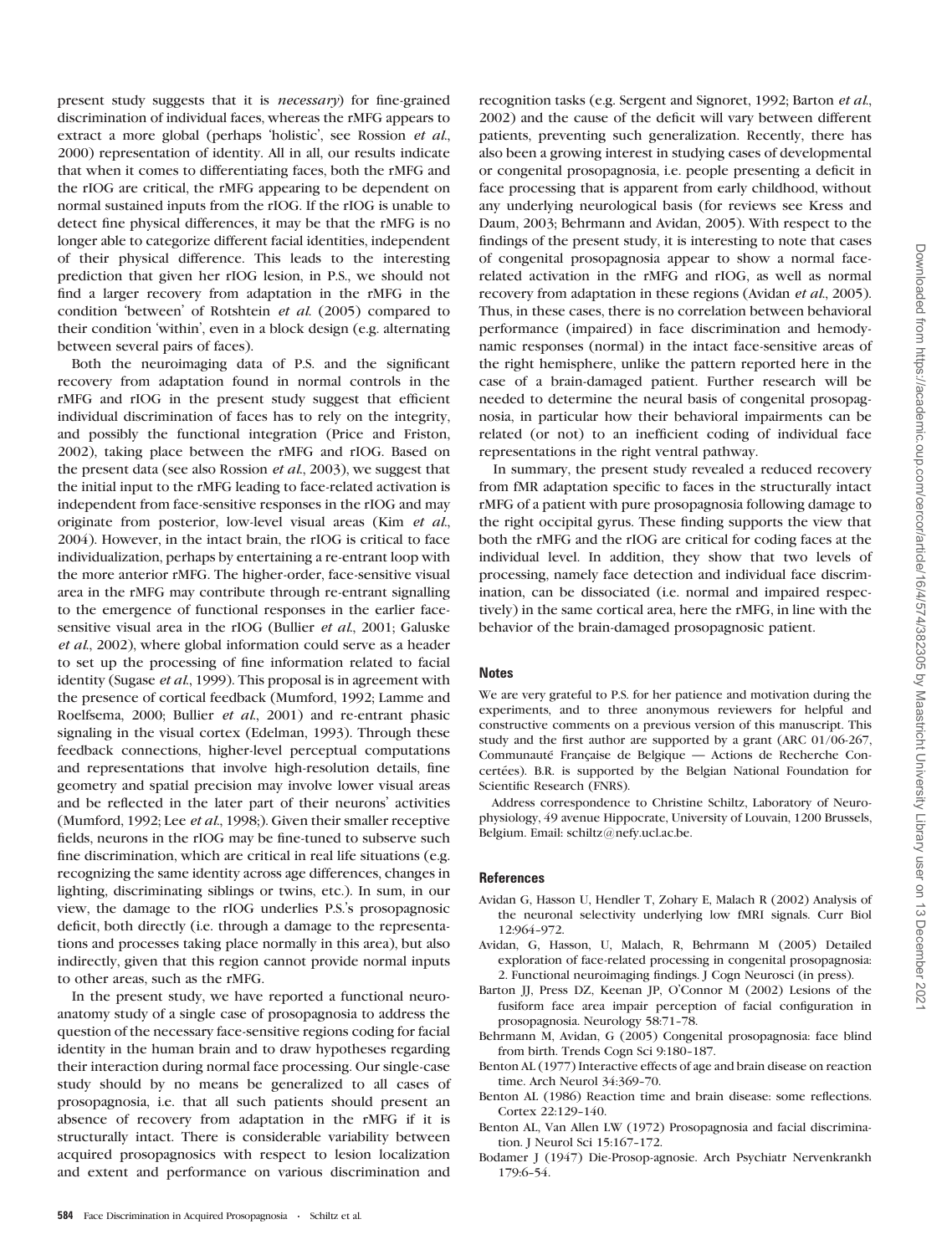- Bouvier SE, Engel SA (2004) Patterns of cortical damage in achromatopsia and prosopagnosia. J Vis 4, Suppl 205a.
- Boynton GM, Engel SA, Glover GH, Heeger DJ (1996) Linear systems analysis of functional magnetic resonance imaging in human V1. J Neurosci 16:4207-4221.
- Brodtmann A, Puce A, Syngeniotis A, Darby D, Donnan G (2003) The functional magnetic resonance imaging hemodynamic response to faces remains stable until the ninth decade. Neuroimage 20:520-528.
- Bullier J, Hupe JM, James AC, Girard P (2001) The role of feedback connections in shaping the responses of visual cortical neurons. Prog Brain Res 134:193-204.
- Caldara R, Schyns P, Mayer E, Smith ML, Gosselin F, Rossion B (2005) Does prosopagnosia take the eyes out of face representations? Evidence for a defect in representing diagnostic facial information following brain damage. J Cogn Neurosci (in press).
- Clarke S, Lindemann A, Maeder P, Borruat FX, Assal G (1997) Face recognition and postero-inferior hemispheric lesions. Neuropsychologia 35:1555-1563.
- Crawford JR, Garthwaite PH (2005) Testing for suspected impairments and dissociations in single-case studies in neuropsychology: evaluation of alternatives using Monte Carlo simulations and revised tests for dissociations. Neuropsychology (in press).
- Crawford JR, Howell DC (1998) Comparing an individual's test score against norms derived from small samples. Clin Neuropsychol 21:482-486
- Damasio AR, Damasio H, Van Hoesen GW (1982) Prosopagnosia: anatomic basis and behavioral mechanisms. Neurology 32:331-341.
- Delvenne JF, Seron X, Coyette F, Rossion B (2004) Evidence for perceptual deficits in associative visual (prosop)agnosia: a singlecase study. Neuropsychologia 42:597-612.
- Dixon MJ, Bub DN, Arguin M (1998) Semantic and visual determinants of face recognition in a prosopagnosic patient. J Cogn Neurosci 10:362-376.
- Edelman GM (1993) Neural Darwinism: selection and reentrant signaling in higher brain function. Neuron 10:115-125.
- Eger E, Schyns PG, Kleinschmidt A (2004) Scale invariant adaptation in fusiform face-responsive regions. Neuroimage 22:232-242.
- Epstein R, Kanwisher N (1998) A cortical representation of the local visual environment. Nature 392:598-601.
- Epstein R, Harris A, Stanley D, Kanwisher N (1999) The parahippocampal place area: recognition, navigation, or encoding? Neuron 23:115--125.
- Farah MJ (1990) Visual agnosia: disorders of object recognition and what they tell us about normal vision. Cambridge, MA: MIT Press.
- Farah, MJ, Levinson, KL, Klein, KL (1995) Face perception and withincategory discrimination in prosopagnosia. Neuropsychologia 33:661-674.
- Friston KJ, Frith CD, Turner R, Frackowiak RS (1995) Characterizing evoked hemodynamics with fMRI. Neuroimage 2:157-165.
- Galuske RA, Schmidt KE, Goebel R, Lomber SG, Payne BR (2002) The role of feedback in shaping neural representations in cat visual cortex. Proc Natl Acad Sci USA 99:17083-17088.
- Gauthier I, Behrmann M, Tarr MJ (1999) Can face recognition really be dissociated from object recognition? J Cogn Neurosci 11:349-370.
- Gauthier I, Tarr MJ, Moylan J, Skudlarski P, Gore JC, Anderson AW (2000) The fusiform 'face area' is part of a network that processes faces at the individual level. J Cogn Neurosci 12:495-504.
- Grill-Spector K, Malach R (2001) fMR-adaptation: a tool for studying the functional properties of human cortical neurons. Acta Psychol 107:293--321.
- Grill-Spector K, Kushnir T, Edelman S, Avidan G, Itzchak Y, Malach R (1999) Differential processing of objects under various viewing conditions in the human lateral occipital complex. Neuron 24:187-203.
- Grill-Spector K, Knouf N, Kanwisher N (2004) The fusiform face area subserves face perception, not generic within-category identification. Nat Neurosci 7:555-562.
- Halgren E, Dale AM, Sereno MI, Tootell RB, Marinkovic K, Rosen BR (1999) Location of human face-selective cortex with respect to retinotopic areas. Hum Brain Mapp 7:29-37.
- Haxby JV, Hoffman EA, Gobbini IA (2000) The distributed neural system for face perception. Trends Cogn Sci 4:223-233.
- Henson RN (2003) Neuroimaging studies of priming. Prog Neurobiol 70:53-81.
- Henson R, Shallice T, Dolan R (2000) Neuroimaging evidence for dissociable forms of repetition priming. Science 287:1269-1272.
- Ishai A, Ungerleider LG, Martin A, Haxby JV (2000) The representation of objects in the human occipital and temporal cortex. J Cogn Neurosci 12 (suppl 2):35-51.
- Kanwisher N, McDermott J, Chun MM (1997) The fusiform face area: a module in human extrastriate cortex specialized for face perception. J Neurosci 17:4302-4311.
- Kim M, Ducros M, Carlson T, He S, Ugurbil K, Kim D-S (2004) Loop and linear connections in high-order human occipito-temporal cortex. Soc Neurosci Abstr 300. 14.
- Kourtzi Z, Kanwisher N (2000) Cortical regions involved in perceiving object shape. J Neurosci 20:3310-3318.
- Kress T, Daum I (2003) Developmental prosopagnosia: a review. Behav Neurol 14:109-121.
- Laeng B, Caviness VS (2001) Prosopagnosia as a deficit in encoding curved surface. J Cogn Neurosci 13:556-576.
- Lamme VA, Roelfsema PR (2000) The distinct modes of vision offered by feedforward and recurrent processing. Trends Neurosci 23:571-579.
- Landis T, Regard M, Bliestle A, Kleihues P (1988) Prosopagnosia and agnosia for noncanonical views. An autopsied case. Brain 111:1287--1297.
- Le Grand R, Mondloch CJ, Maurer D, Brent HP (2001) Early visual experience and face processing. Nature 410:890.
- Lee TS, Mumford D, Romero R, Lamme VA (1998) The role of the primary visual cortex in higher level vision. Vis Res  $38:2429-2454$ .
- Levine DN, Calvanio R (1989) Prosopagnosia: a defect in visual configural processing. Brain Cogn 10:149-170.
- Malach R, Reppas JB, Benson RR, Kwong KK, Jiang H, Kennedy WA, Ledden PJ, Brady TL, Rosen BR, Tootell RB (1995) Object-related activity revealed by functional magnetic resonance imaging in human occipital cortex. Proc Natl Acad Sci USA 92:8135-8139.
- Mayer E, Fistarol P, Valenza N (1999) Prise en charge neuropsychologique d'une patiente prosopagnosique. In: La reducation en neuropsychologie: etudes de cas (Azouvi P, Perrier, D, Van der Linden, M, ed.). Marseille: Solal.
- Mechelli A, Price CJ, Henson RN, Friston KJ (2003) Estimating efficiency a priori: a comparison of blocked and randomized designs. Neuroimage 18:798-805.
- Morton J, Johnson MH (1991) CONSPEC and CONLERN: a two-process theory of infant face recognition. Psychol Rev 98:164-181.
- Mumford D (1992) On the computational architecture of the neocortex. II. The role of cortico-cortical loops. Biol Cybern 66:241-251.
- Ogawa S, Lee TM, Kay AR, Tank DW (1990) Brain magnetic resonance imaging with contrast dependent on blood oxygenation. Proc Natl Acad Sci USA 87:9868-9872.
- Oldfield RC (1971) The assessment and analysis of handedness: the Edinburgh inventory. Neuropsychologia 9:97-113.
- Price CJ, Friston KJ (1999) Scanning patients with tasks they can perform. Hum Brain Mapp 8:102-108.
- Price CJ, Friston KJ (2002) Degeneracy and cognitive anatomy. Trends Cogn Sci 6:416-421.
- Rolls ET (1992) Neurophysiological mechanisms underlying face processing within and beyond the temporal cortical visual areas. Philos Trans R Soc Lond B Biol Sci 335:11-20; discussion 20-11.
- Rolls ET, Deco G (2001) Computational neuroscience of vision. Oxford: Oxford University Press.
- Rossion B, Dricot L, De Volder A, Bodart J-M, Crommelinck M, de Gelder B., Zoontjes R (2000) Hemispheric asymmetries for whole-based and parts-based face processing in the human fusiform gyrus. J Cogn Neurosci 12:793-802.
- Rossion B, Schiltz C, Robaye L, Pirenne D, Crommelinck M (2001) How does the brain discriminate familiar and unfamiliar faces? A PET study of face categorical perception. J Cogn Neurosci 13:1019-1034.
- Rossion B, Caldara R, Seghier M, Schuller AM, Lazeyras F, Mayer E (2003) A network of occipito-temporal face-sensitive areas besides the right middle fusiform gyrus is necessary for normal face processing. Brain 126:2381-2395.